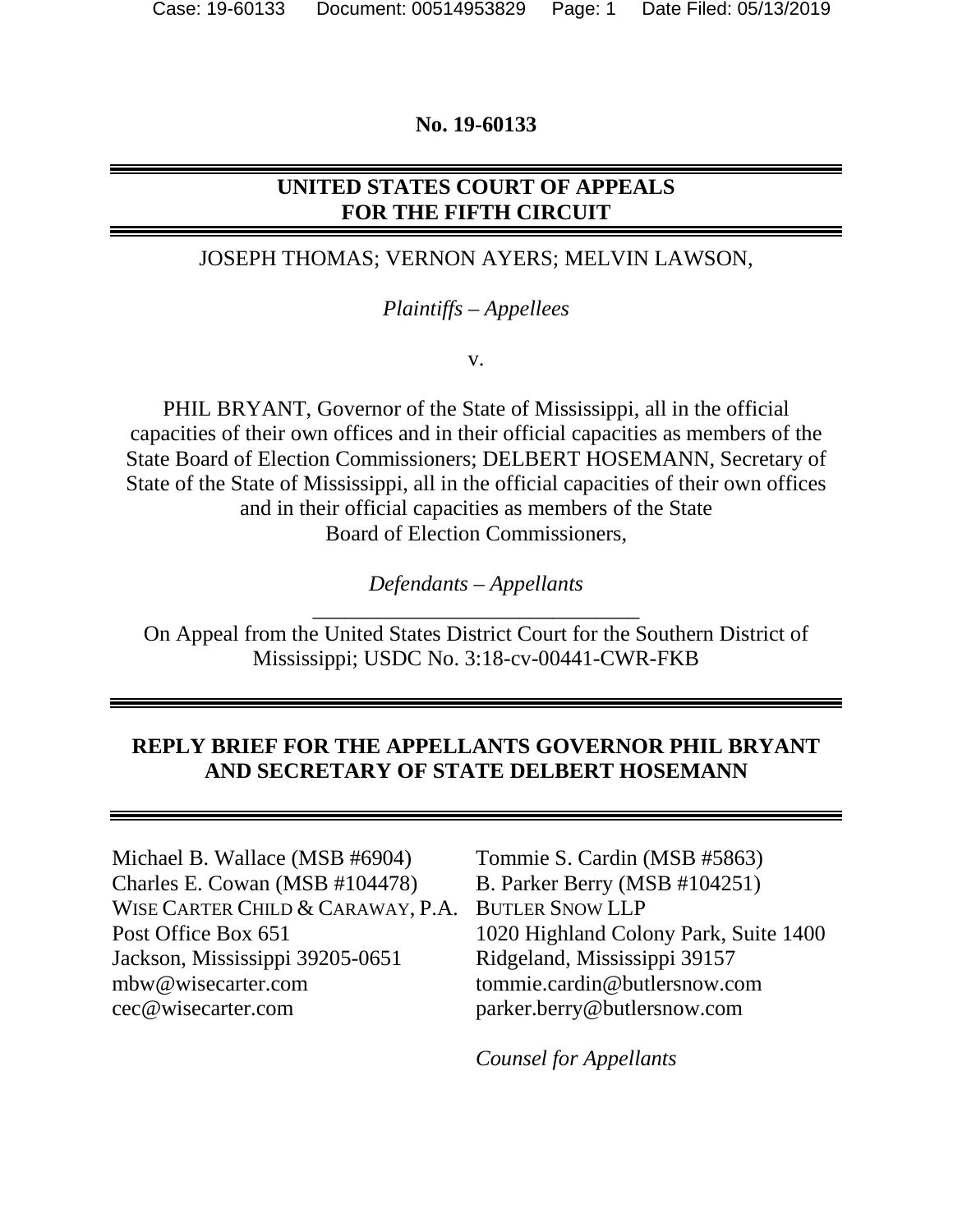# <span id="page-1-0"></span>**TABLE OF CONTENTS**

| I.  | 28 U.S.C. § 2284(a) is jurisdictional, and the district court lacked<br>jurisdiction as a result of its failure to convene a three-judge court3 |     |
|-----|-------------------------------------------------------------------------------------------------------------------------------------------------|-----|
| II. | Relief is barred by laches due to plaintiffs' inexcusable delay in                                                                              |     |
|     | $\mathsf{A}$ .                                                                                                                                  |     |
|     | Prejudice to Defendants, the Legislature and this Court 10<br>B.                                                                                |     |
| Ш.  | The Court erred as a matter of law by finding that SD22                                                                                         |     |
| IV. | The district court's mandatory injunction imposing a redistricting<br>plan has not been vacated, thus review of its error is not moot22         |     |
|     |                                                                                                                                                 | .25 |
|     |                                                                                                                                                 |     |
|     |                                                                                                                                                 | .28 |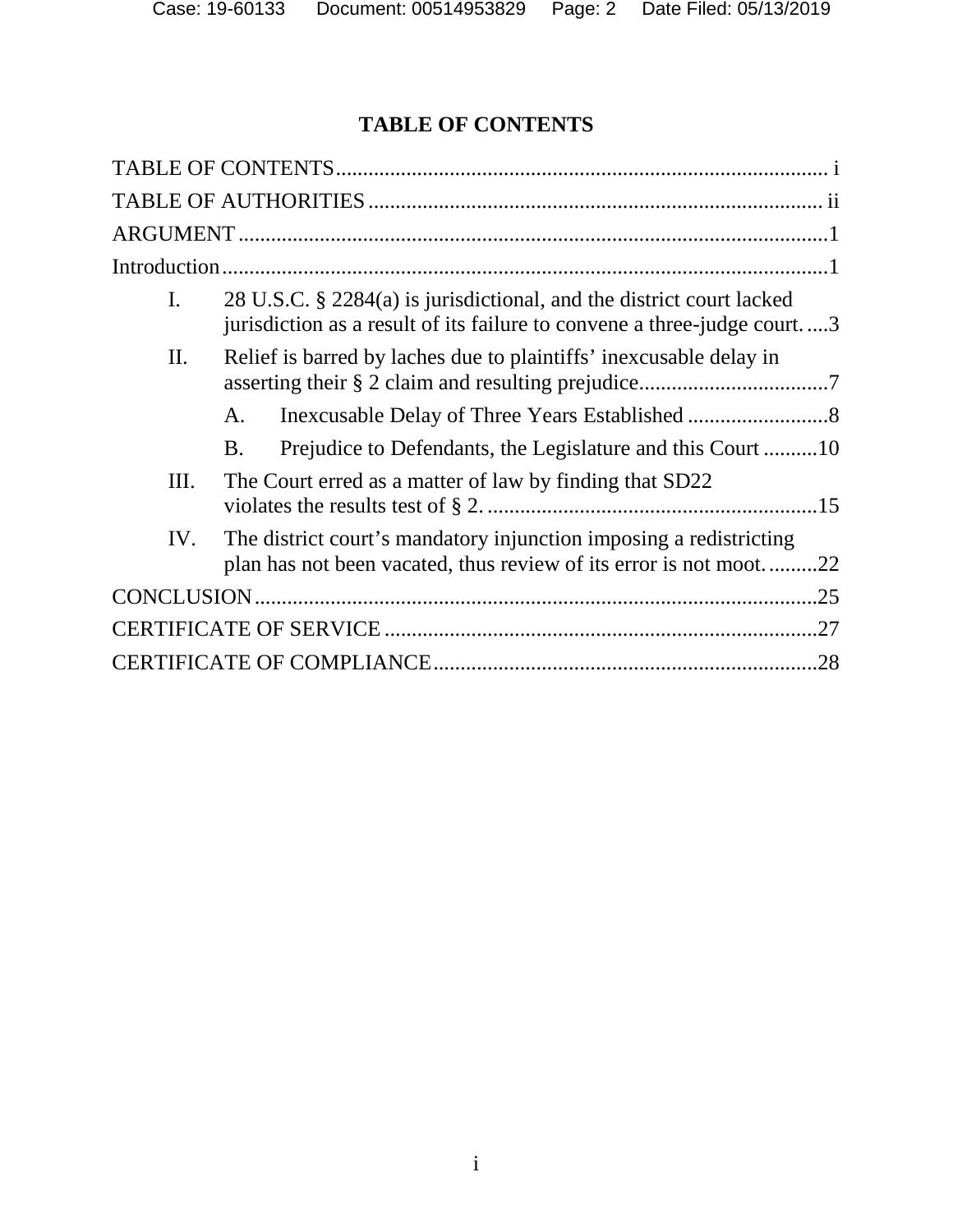# <span id="page-2-0"></span>**TABLE OF AUTHORITIES**

## **Cases**

| Anderson v. Jackson State University, 675 Fed. Appx. 461 (5th Cir. 2017)3   |  |
|-----------------------------------------------------------------------------|--|
| Arizona Minority Coalition for Fair Redistricting v. Arizona Indys.         |  |
|                                                                             |  |
|                                                                             |  |
|                                                                             |  |
| Celanese Corp. v. Martin K. Eby Costr. Co., 620 F.3d 529 (5th Cir. 2010)3   |  |
| Center for Biological Diversity v. Marina Point Dev. Co., 566 F.3d 794      |  |
|                                                                             |  |
| Chestnut v. Merrill, _ F. Supp. 3d __, 2019 WL 1376480 (N.D. Ala. March 27, |  |
| $2019)$                                                                     |  |
|                                                                             |  |
|                                                                             |  |
| East Carroll Parish School Board v. Marshall, 424 U.S. 636 (1976) 18        |  |
|                                                                             |  |
|                                                                             |  |
|                                                                             |  |
|                                                                             |  |
|                                                                             |  |
|                                                                             |  |
|                                                                             |  |
|                                                                             |  |
| Johnson v. Ardoin, No. 18-625-SDD-EWD [Dkt. # 66] (M.D. La. May 1,          |  |
| 2019)                                                                       |  |
|                                                                             |  |
| League of United Latin American Citizens v. Perry, 548 U.S. 399 (2006)16    |  |
|                                                                             |  |
|                                                                             |  |
|                                                                             |  |
| Mo. State Conf. of the NAACP v. Ferguson-Florissant Sch. Dist., 894 F.      |  |
|                                                                             |  |
| Monroe v. City of Woodville, 881 F.2d. 1327 (5th Cir. 1989) 18, 19          |  |
|                                                                             |  |
| Moore v. Leflore County Board of Election Commissioners, 502 F.2d 621       |  |
| (5th Cir. 1974)                                                             |  |
|                                                                             |  |
|                                                                             |  |
|                                                                             |  |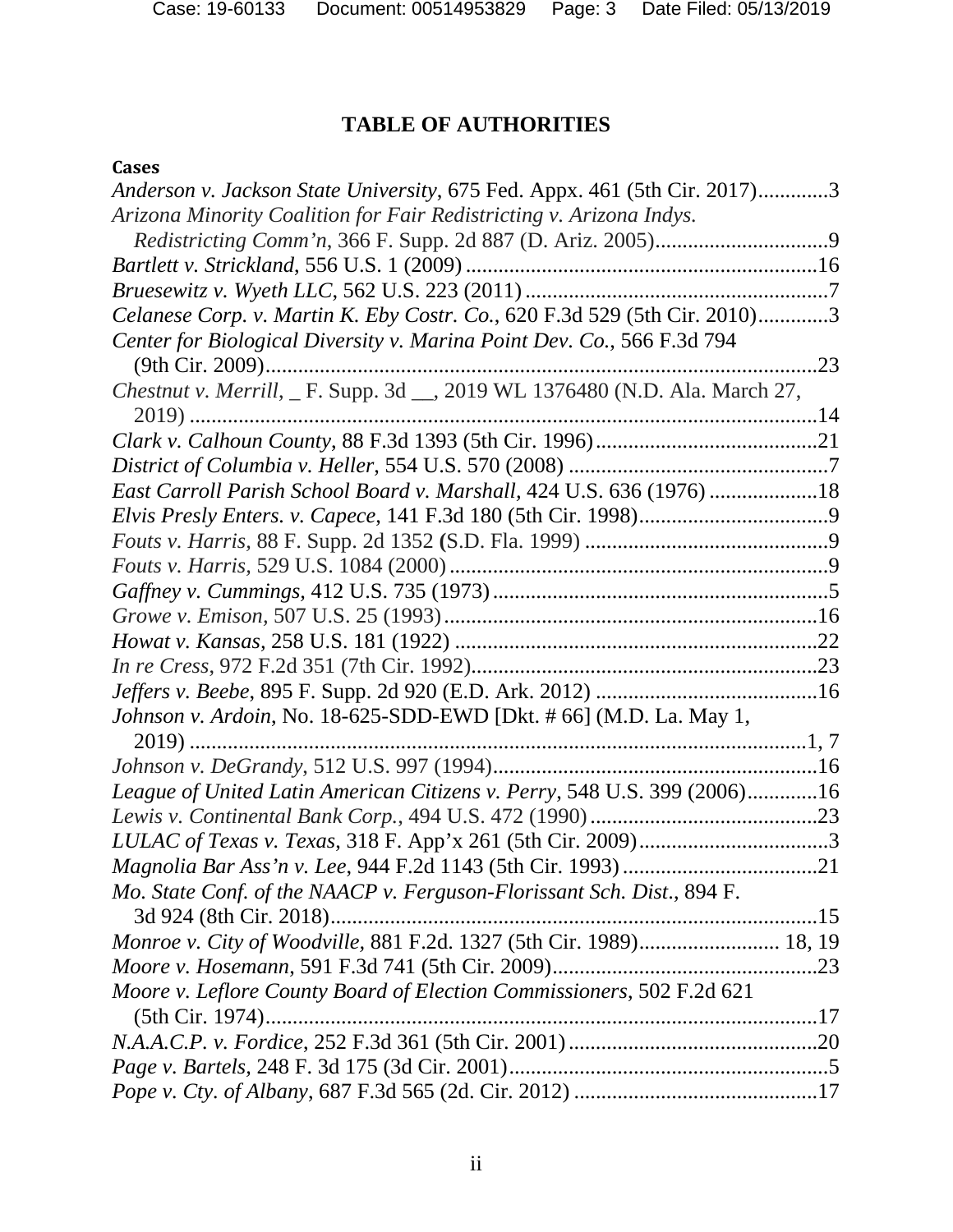| .20                                                                                                    |
|--------------------------------------------------------------------------------------------------------|
|                                                                                                        |
| Save Our Wetlands, Inc. v. U.S. Army Corps of Engineers, 549 F. 2d 1021                                |
|                                                                                                        |
|                                                                                                        |
|                                                                                                        |
|                                                                                                        |
|                                                                                                        |
|                                                                                                        |
| Westwego Citizens for Better Gov't v. City of Westwego, 946 F.2d 1109<br>(5th Cir. 1991)               |
|                                                                                                        |
| White, Fouts, Arizona Min. Coalition and Maxwell v. Foster, 1999 WL                                    |
|                                                                                                        |
|                                                                                                        |
| <b>Rules and Statutes</b>                                                                              |
|                                                                                                        |
|                                                                                                        |
|                                                                                                        |
| <b>Other Authorities</b><br>Antonin Scalia & Bryan A. Garner, Reading Law: The Interpretation of Legal |
|                                                                                                        |
|                                                                                                        |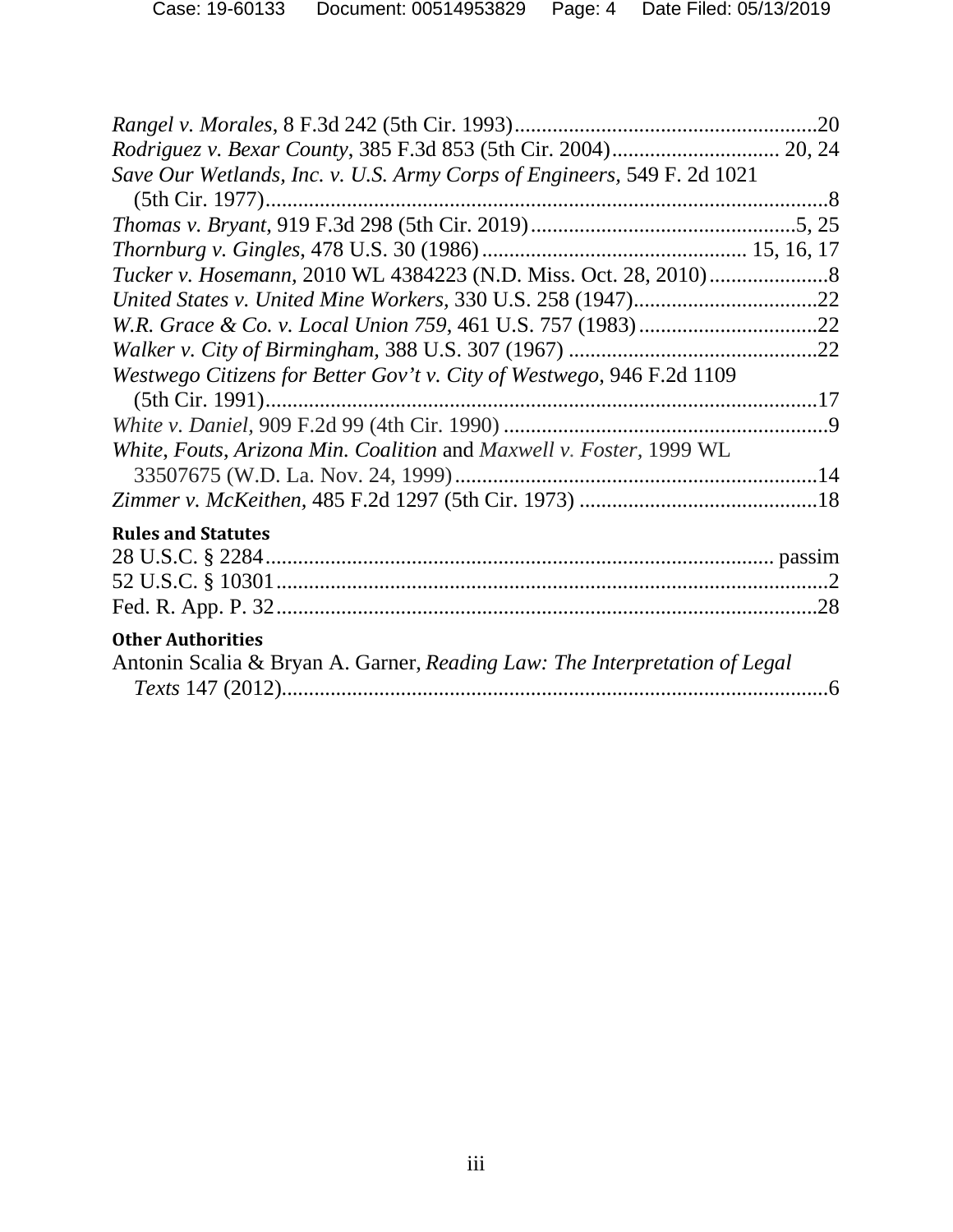### <span id="page-4-0"></span>**ARGUMENT**

### <span id="page-4-1"></span>**Introduction**

Plaintiffs-Appellees have restated the issues in a way they find more congenial to the result they seek. A clear understanding of the actual issues presented by this appeal is crucial to any proper analysis.

The jurisdictional question in this case is whether 28 U.S.C. § 2284(a) requires a court of three judges for any "action challenging the apportionment of a state legislative district." Appellants' Br. at 2. This Court need not determine whether "challenges are heard by single-judges for congressional districts," Appellees' Br. at 2, because no such challenge is presented here.<sup>[1](#page-4-2)</sup> Any incongruity between procedures for legislative districting and congressional redistricting arises only after this Court has agreed with appellants that the language actually chosen by Congress requires three judges for an action "challenging . . . the apportionment of any statewide legislative body." A single judge should never have heard this case.

Nor do plaintiffs challenge "a single state senate district." Appellees' Br. at 2. A change to any district necessarily requires a change to other districts, necessitating the involvement of legislators and election officials from multiple counties. The district court's clear error in finding no prejudice is demonstrated by

<span id="page-4-2"></span><sup>&</sup>lt;sup>1</sup> That issue has been raised by the State of Louisiana in *Johnson v. Ardoin*, No. 18-625-SDD-EWD [Dkt. # 66] (M.D. La. May 1, 2019).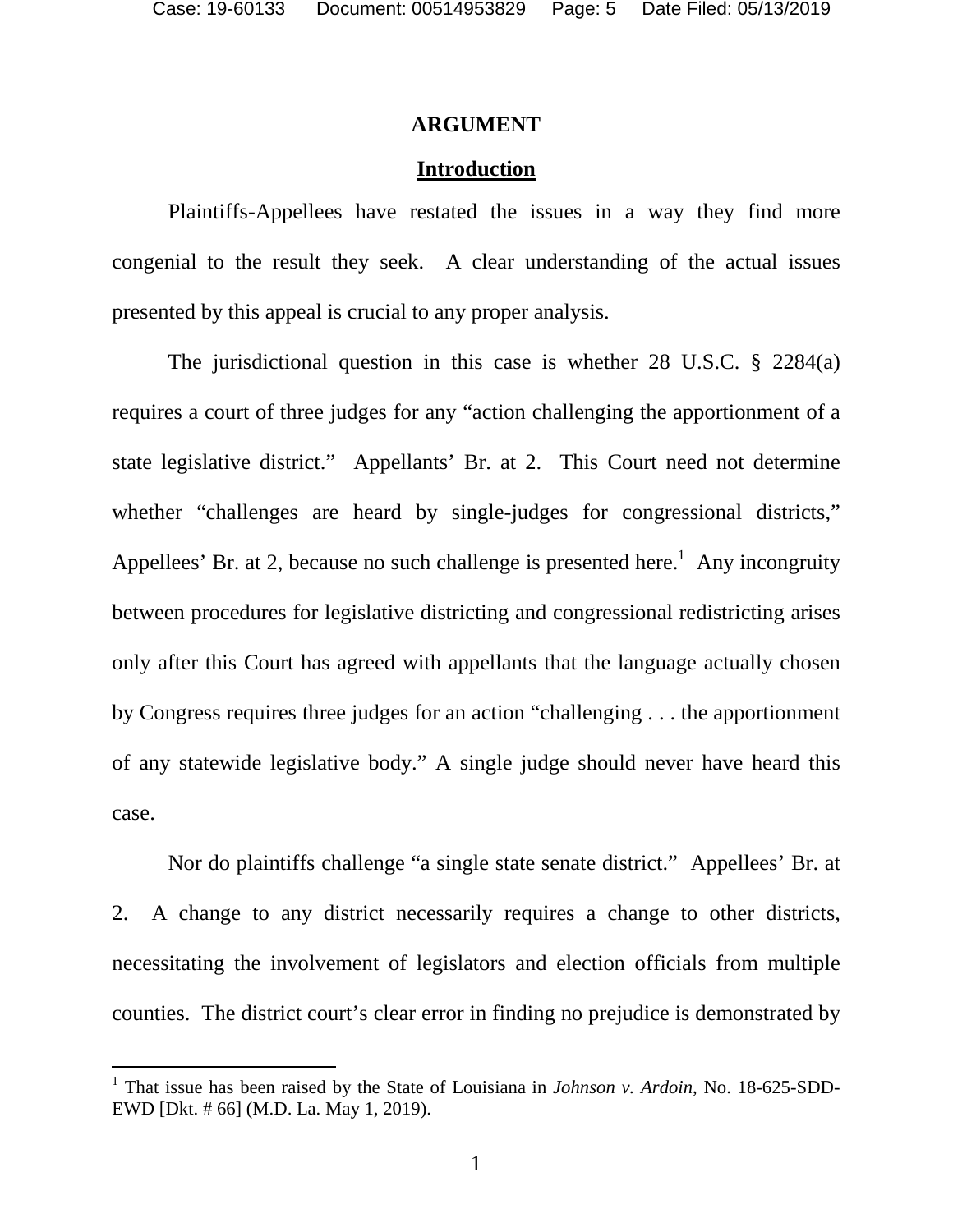the fact that this case is scheduled for oral argument on June 11, 2019, six days before federal law requires that ballots be sent overseas, and we still do not know in what districts some of those absent voters reside. On this record, no court should have invalidated this district, particularly so late in the election cycle.

Defendants have never claimed "an absolute prohibition" on valid claims under § 2 of the Voting Rights Act, 52 U.S.C. § 10301, "when the district contains a majority-minority voting age population." Appellees' Br. at 2. A plaintiff is always free to prove, as these plaintiffs did not, that such a district may not contain a majority of registered voters for various reasons. However, where, as here, a racial group composes a majority of the registered voters in a district, it is hard to imagine how that majority may "have less opportunity than other members of the electorate to participate in the political process and to elect representatives of their choice," as § 2(b) requires. All these plaintiffs have proven is that plaintiff Joseph Thomas lost an election in this majority-black district in 2015, as he did in a different majority-black district in 2007. ROA.795, RE 9.

Finally, the district court's error was not in evaluating turnout in "the last four state senate elections in District 22," Appellees' Br. at 2, but in concluding that four elections had been conducted. Only one election has been held, in 2015, in Senate District 22 ("SD22") as adopted by the Mississippi legislature in 2012. Neither plaintiffs' expert nor the district court made any effort to explain how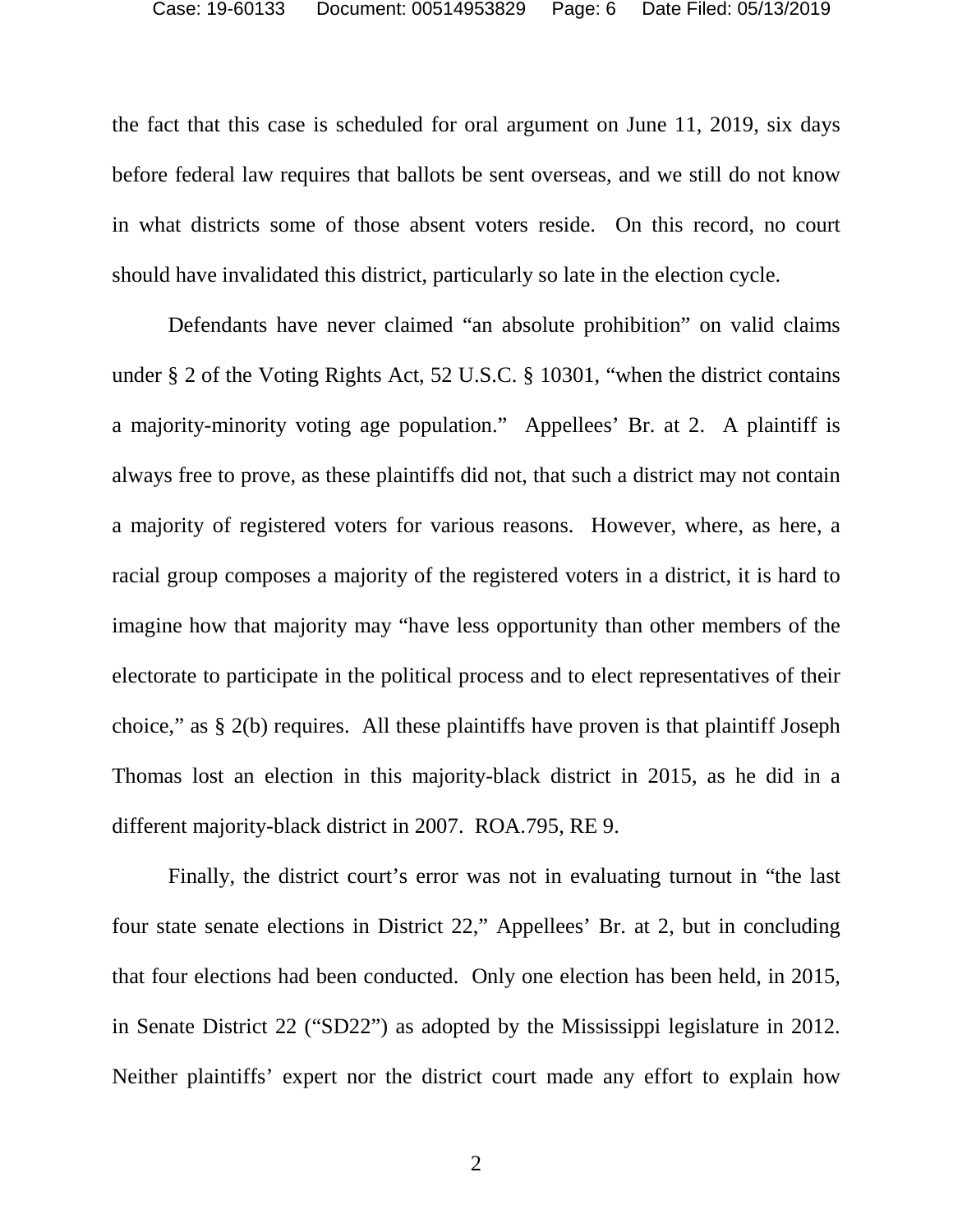election results in a district with different borders in 2003, 2007, and 2011 could shed any light on political conditions in SD22 in 2019.

# <span id="page-6-0"></span>**I. 28 U.S.C. § 2284(a) is jurisdictional, and the district court lacked jurisdiction as a result of its failure to convene a three-judge court.**

Section 2284(a) requires a three-judge court for this case, and plaintiffs have producedno binding precedent to the contrary.<sup>2</sup> Because no appellate court has ever addressed and resolved this issue, the application of §2284(a) consistently with the language and intent of Congress will create no conflict. The best plaintiffs can muster are mistaken assertions that defendants' interpretation of the statute produces a nonsensical result and that defendants have changed positions. And, for the first time in this appeal, plaintiffs tepidly assert a waiver argument.<sup>3</sup>

We can quickly dispense with plaintiffs' newfound jurisdictional argument. This Court has held that § 2284(a) is jurisdictional and therefore not waivable in *LULAC of Texas v. Texas*, 318 F. App'x 261 (5th Cir. 2009). Recognizing that nothing in the legislative history of  $\S$  2284(a) "suggests an intent to alter its

<span id="page-6-1"></span> $2$  Plaintiffs assert that a "number of state legislative redistricting Section 2 only cases have been tried to a single judge, but never in front of three judges." Appellees' Br. at 22-23. Plaintiffs reference the motion panel finding to this effect. Appellees' Br. at 26. The lack of any reported decision of a three-judge court deciding a sole § 2 claim does not neuter the plain language of § 2284(a). Of the cases cited by the motions panel, none gave any explanation for construing the statutory language. Certainly, none employed the series qualifier canon of construction to interpret § 2284(a), as the district court attempted to apply in this case.

<span id="page-6-2"></span><sup>&</sup>lt;sup>3</sup> Plaintiffs never argued waiver before the district court, ROA.302, so this argument has been waived. *See Anderson v. Jackson State University*, 675 Fed. Appx. 461, 462-63 (5th Cir. 2017) (citing and quoting *Celanese Corp. v. Martin K. Eby Costr. Co.*, 620 F.3d 529, 531 (5th Cir. 2010) ("The general rule of this court is that arguments not raised before the district court are waived and will not be considered on appeal," and holding appellant "waived his 'waiver' argument by failing to raise it below.").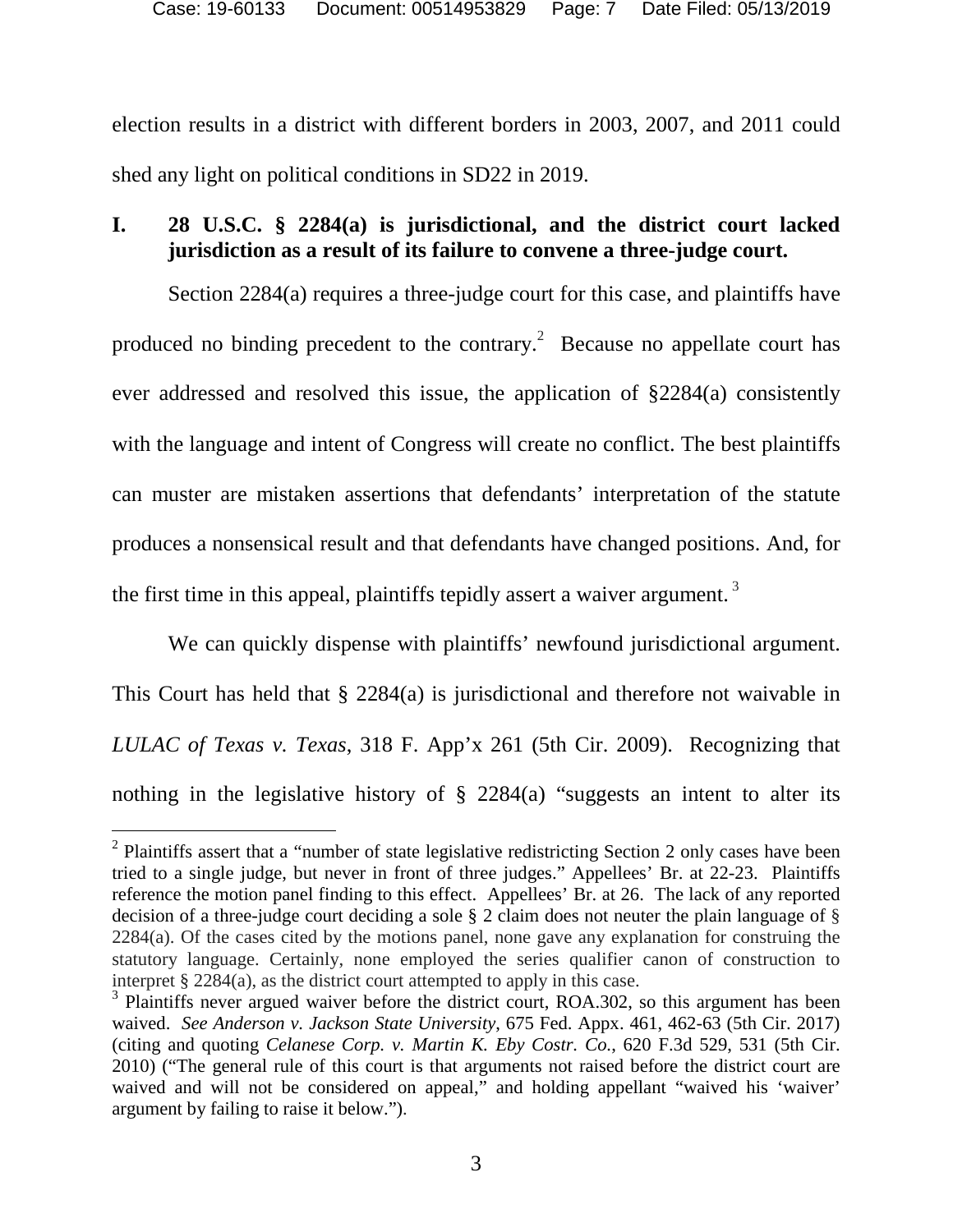jurisdictional nature," this Court held that "[t]he absence of a formal request for a three-judge court does not constitute waiver." *Id*. at 264. In this case, before trial, defendants made a formal request for a three-judge court which the district court denied. ROA.243; ROA.331. Without doubt, § 2284 is jurisdictional and there has been no waiver.

Plaintiffs claim that defendants' construction of the statute "would mean that state legislative redistricting cases brought solely under Section 2 would be heard by three-judge courts while similar congressional redistricting cases would be heard by single judges, a nonsensical result." Appellees' Br. at 23. The question of whether § 2284(a) would require congressional redistricting cases to be heard by a single judge or a three-judge court is not presented by this case and is thus irrelevant. Nevertheless, in her motion panel dissent, Judge Clement addressed this result, providing a very sensible explanation:

> Indeed, a more relevant question than the one asked by the district court is why the statute would treat challenges to congressional redistricting differently from challenges to statewide legislative redistricting. The answer to that challenge may well lie in federalism. It is entirely plausible that Congress wanted federal courts to show more deference to state reapportionment plans that only affect state interests than to state reapportionment plans which affect national interests. The majority suggests that federalism would actually support the opposite inference, considering that a state's power to select its congressional representatives stems directly from Article I, Section II of the Constitution. But the line of reasoning is undermined by Supreme Court precedent, which has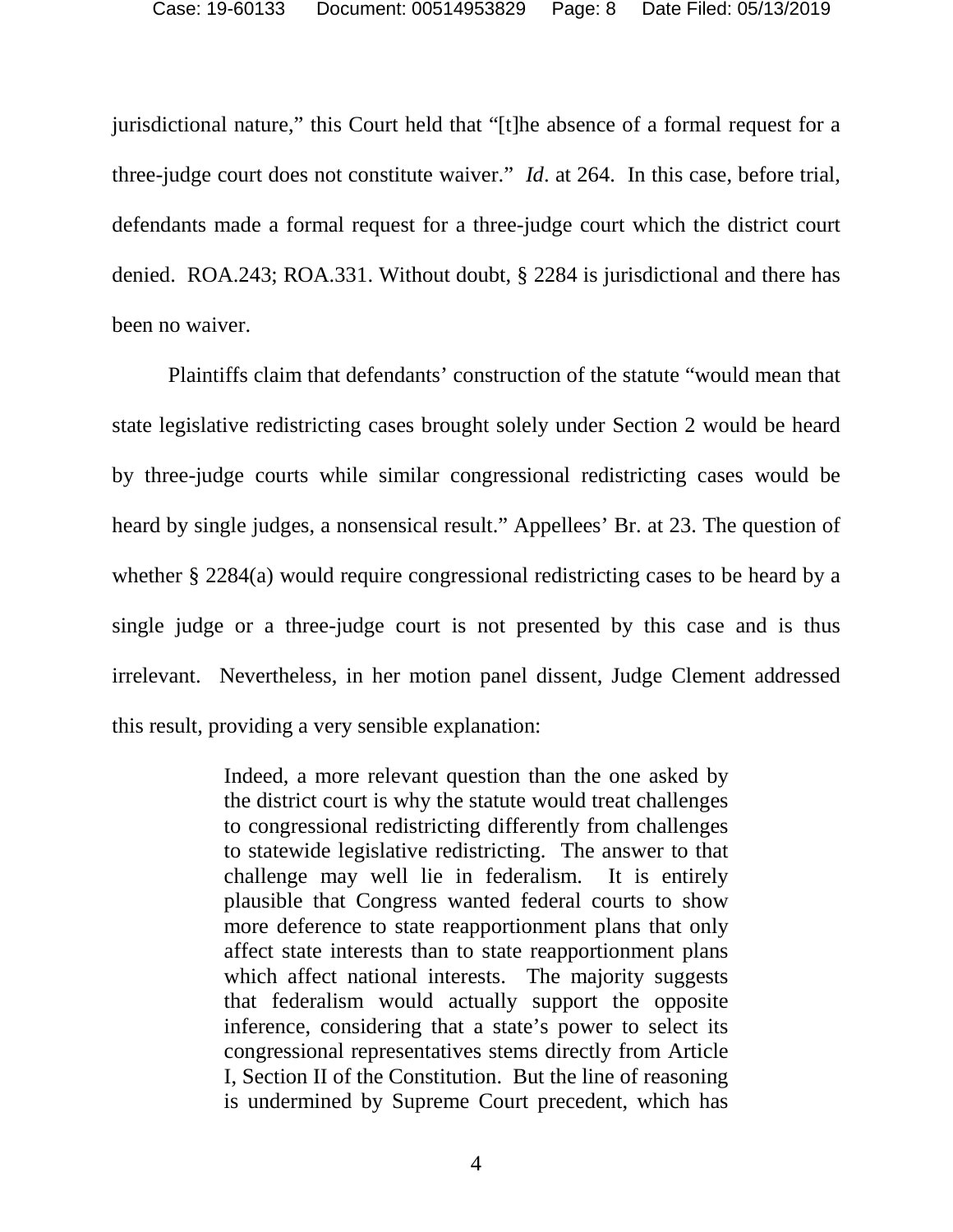allowed the states greater latitude in creating state legislative districts than in creating congressional districts. *See Gaffney v. Cummings,* 412 U.S. 735, 742- 44 (1973).

*Thomas v. Bryant*, 919 F.3d 298, 323 (5th Cir. 2019) (Clement, J., dissenting).

This approach is supported by the reasoning of the only relevant precedent addressing the applicability of § 2284 in this context. After examining the legislative history of § 2284(a), the Third Circuit reasoned that "[q]uestions regarding the legitimacy of the state legislative apportionment (and particularly its review by the federal courts) are highly sensitive matters, and are regularly recognized as appropriate for resolution by a three-judge district court." *Page v. Bartels,* 248 F. 3d 175, 190 (3d Cir. 2001).

Given the federalism considerations, the Third Circuit concluded that it did not "believe that Congress made a deliberate choice to distinguish between constitutional apportionment challenges and apportionment challenges brought under § 2 of the Voting Rights Act." *Id.* at 189. Simply put, there are legitimate policy and federalism reasons for having a three-judge court review a state legislative apportionment which are quite sensible and understandable.

Finally, plaintiffs attempt to argue that defendants have changed positions regarding the statutory construction argument, but they have not demonstrated how, even if true, that somehow undermines the proper interpretation of the statute. Defendants have consistently argued that the language of  $\S$  2284(a) and its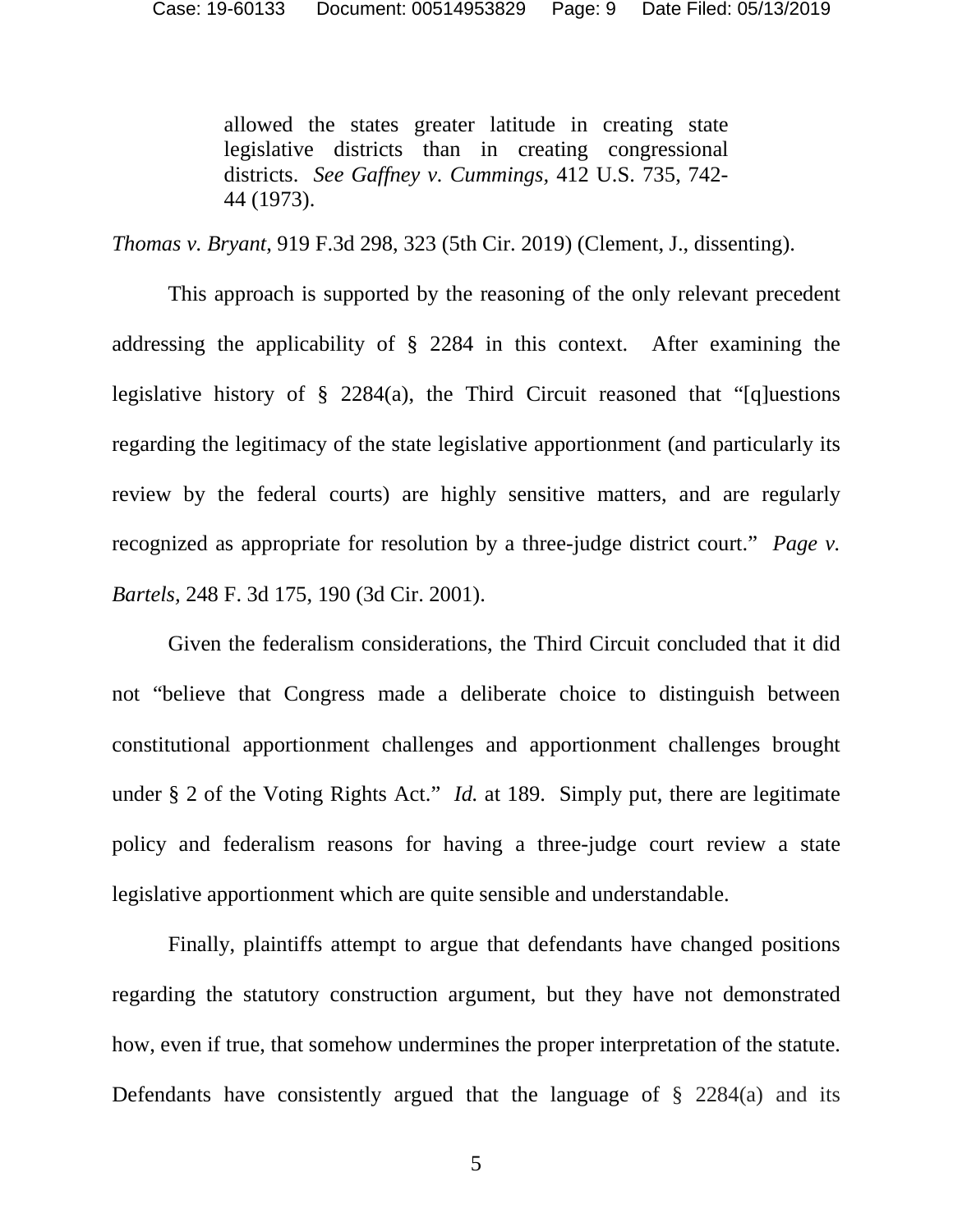legislative history compel a three-judge court. It was the district court that introduced the series qualifier canon of construction in an effort to buttress its misreading of the statute,<sup>[4](#page-9-0)</sup> prompting defendants to address how the district court misapplied that canon of construction in arriving at its conclusion. Whether § 2284(a) requires a three-judge court to hear this case ultimately is a question of statutory interpretation which rests with this Court.

Whether the language of § 2284(a) is plain or ambiguous, this Court must reach the same result. Although plaintiffs assert without explanation that its "plain language" requires a three-judge court only for constitutional challenges to legislative redistricting, Appellees' Br. at 25, they do not and cannot deny that §2284(a) can be read to say the following: "A district court of three judges shall be convened … when an action is filed challenging … the apportionment of any statewide legislative body." The second use of the word "apportionment" indisputably can be read as the second direct object of the gerund "challenging," and plaintiffs do not dispute it. Even if that word can also be read as the second object of the preposition "of," that merely creates ambiguity.

At that point, this Court may consult both canons of construction and the legislative history of the 1976 statute, both of which support the convening of a

<span id="page-9-0"></span><sup>&</sup>lt;sup>4</sup> In its order denying defendants' Motion for Three-Judge Panel, the district court introduced the "series-qualifier canon of construction" advanced by Justice Scalia and Bryan Garner. ROA.333; *see* Antonin Scalia & Bryan A. Garner, *Reading Law: The Interpretation of Legal Texts* 147 (2012).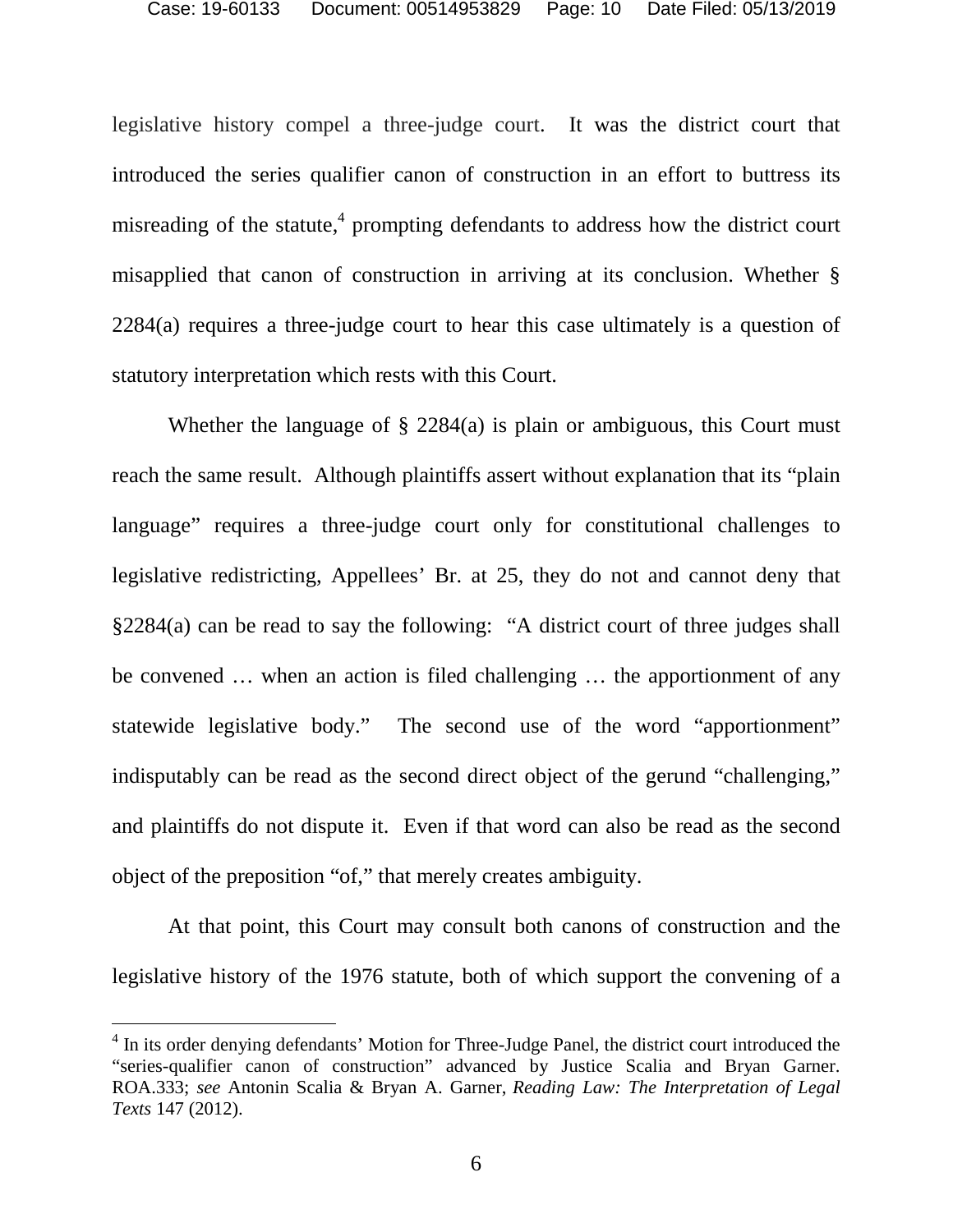three-judgecourt for the reasons described in defendants' opening brief.<sup>5</sup> Plaintiffs cite not a word from the legislative history of the 1976 statute to indicate that Congress ever dreamed that a single district judge could ever order redistricting of a state legislature, and plaintiffs' discussion of what Congress declined to do in later years sheds little light on what it did in 1976. *See Bruesewitz v. Wyeth LLC*, 562 U.S. 223, 243 (2011) ("Post-enactment legislative history (a contradiction in terms) is not a legitimate tool of statutory interpretation.") (citations omitted); *District of Columbia v. Heller*, 554 U.S. 570, 662 n.28 (2008) (noting that postenactment legislative history "is generally viewed as the least reliable source of authority for ascertaining the intent of any provision's drafters").

Based on the language of the statute, the proper application of the series qualifier and surplusage canons of construction, and the legislative history, the district court erred as matter of law in refusing to empanel a three-judge court to hear this case.

## <span id="page-10-0"></span>**II. Relief is barred by laches due to plaintiffs' inexcusable delay in asserting their § 2 claim and resulting prejudice.**

Laches applies to bar relief when plaintiffs (1) delay in asserting their right or claim, (2) which delay is inexcusable, and (3) such delay inflicts undue

<span id="page-10-1"></span><sup>&</sup>lt;sup>5</sup> Plaintiffs assert that defendants' construction would "read[] 'constitutionality' out of the statute," Appellees' Br. at 30, but that is not true if this Court reads the statute as requiring three judges when "challenging the constitutionality of the apportionment of congressional districts." The State of Louisiana has argued that Congress meant to require three judges in any challenge to congressional districting, but that case is not yet before this Court. *See supra, Johnson* n.1*.*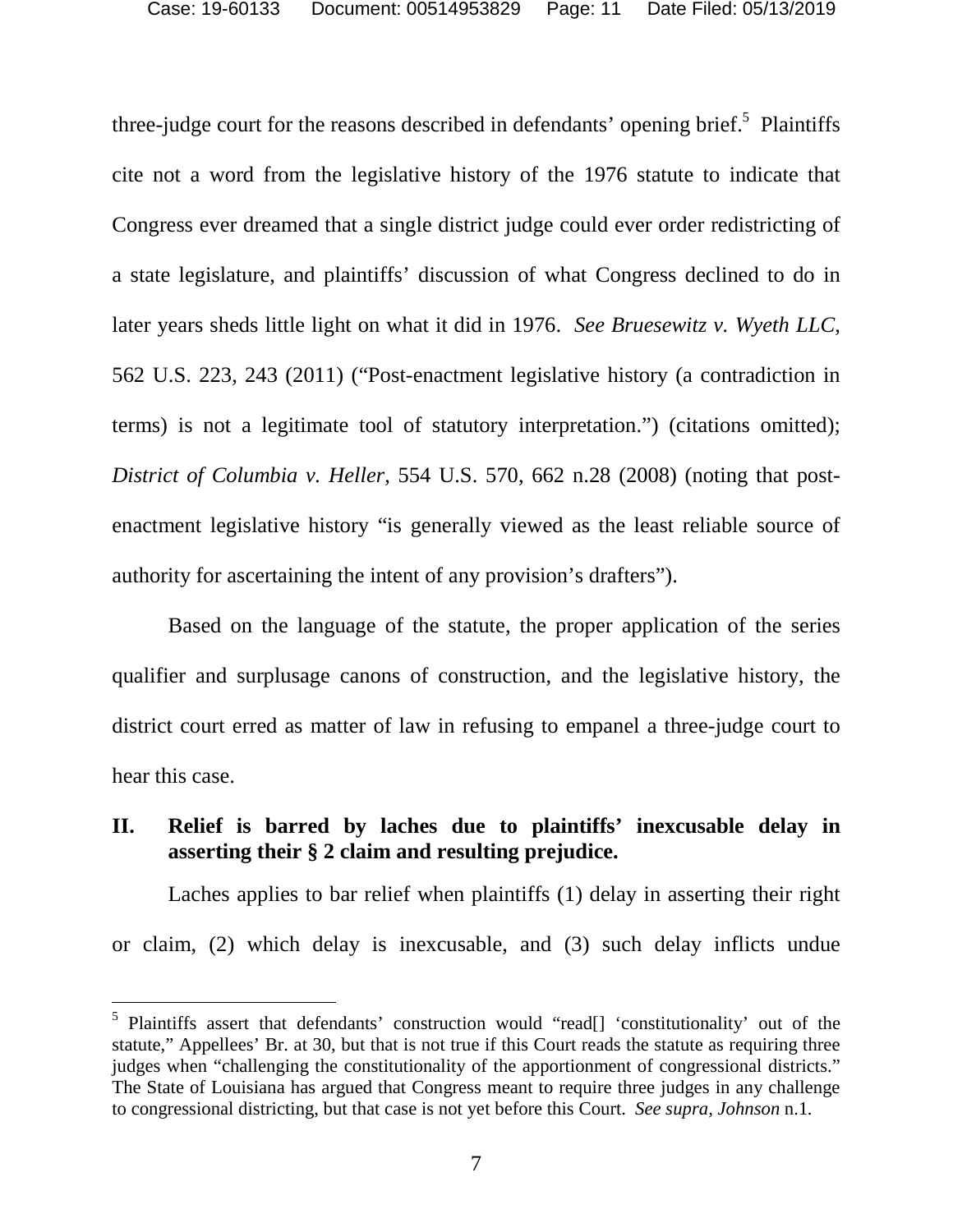prejudice to the party against whom the claim was asserted. *See Tucker v. Hosemann,* 2010 WL 4384223 at \*4 (N.D. Miss. Oct. 28, 2010) (citing *Save Our Wetlands, Inc. v. U.S. Army Corps of Engineers,* 549 F. 2d 1021, 1026 (5th Cir. 1977)).

#### <span id="page-11-0"></span>**A. Inexcusable Delay of Three Years Established**

Plaintiffs offer no excuse for waiting almost three years after the 2015 election to bring their claim. None. Nor do they seriously contest the fact that the district court made a legal error in looking to the subjective knowledge of the plaintiffs rather than to the objective facts when judging the length of the delay and whether it was excusable. *See* Appellees' Br. at 26-27. They devote a footnote to the facts of subjective knowledge but offer no law to support this half-hearted claim that individual knowledge counts. *See* Appellees' Br. at 36, n.9.

Because the district court erred as a matter of law in measuring the delay and whether there was an excuse, it abused its discretion. Because it failed to consider relevant factors, such as the legal standard for accrual of the cause of action, the undisputed knowledge of a factual basis in 2015, the need for the courts to have time to act in an orderly fashion, and the pending 2020 Census, it abused its discretion. And because plaintiffs make no claim that these factors are irrelevant, they wholly fail to defend that abuse, even though they seek to take refuge in it.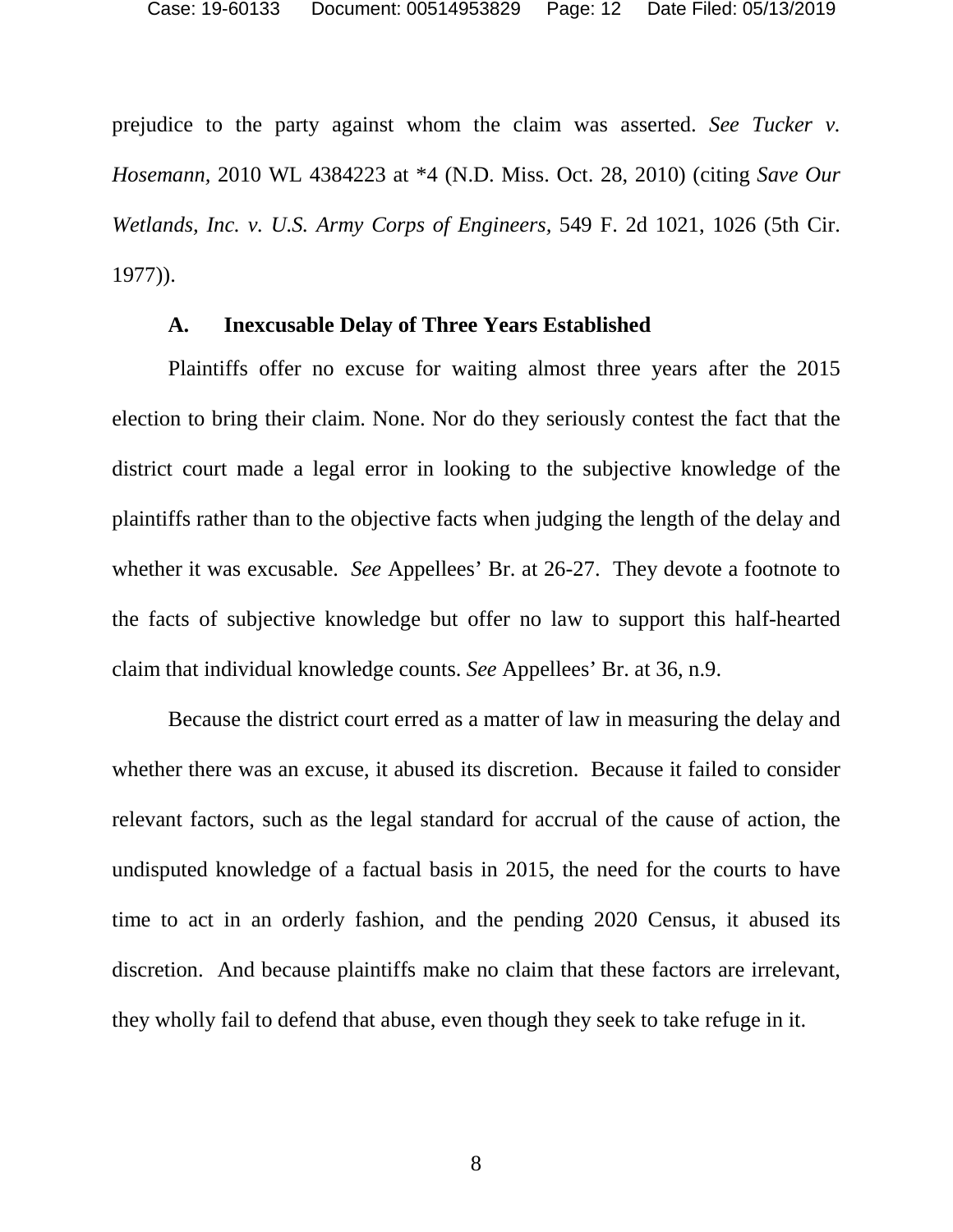Once an abuse of discretion is established, the appellate court owes no deference to the district court and must weigh the relevant factors itself, at least in a situation like this where there is no time for remand or reconsideration by the district court – because of the plaintiffs' delay.

In measuring the delay, the legal standard for the cause of action accruing is objective. It is when a plaintiff knew or reasonably should have known of the cause of action. *White v. Daniel,* 909 F.2d 99, 102 (4th Cir. 1990); *Arizona Minority Coalition for Fair Redistricting v. Arizona Indys. Redistricting Comm'n*, 366 F. Supp. 2d 887, 908 (D. Ariz. 2005); *Fouts v. Harris,* 88 F. Supp. 2d 1352, 1354 **(**S.D. Fla. 1999), *aff'd*, 529 U.S. 1084 (2000) (ignorance no excuse); *see Elvis Presly Enters. v. Capece*, 141 F.3d 180, 205 (5th Cir. 1998). The district court gave lip service to this standard, but then applied a subjective test concerning knowledge of individual plaintiffs, which was error. ROA.377, RE 5.

It's likely plaintiffs' cause of action accrued in 2012 once the U.S. Department of Justice precleared the 2012 Senate Plan. ROA.1594-95 (D-10). If not in 2012, then it's a certainty that by the 2015 election for SD22, any reasonable person, including each plaintiff, would have known of the present cause of action. Yet, plaintiffs waited almost three additional years to bring their action. For this,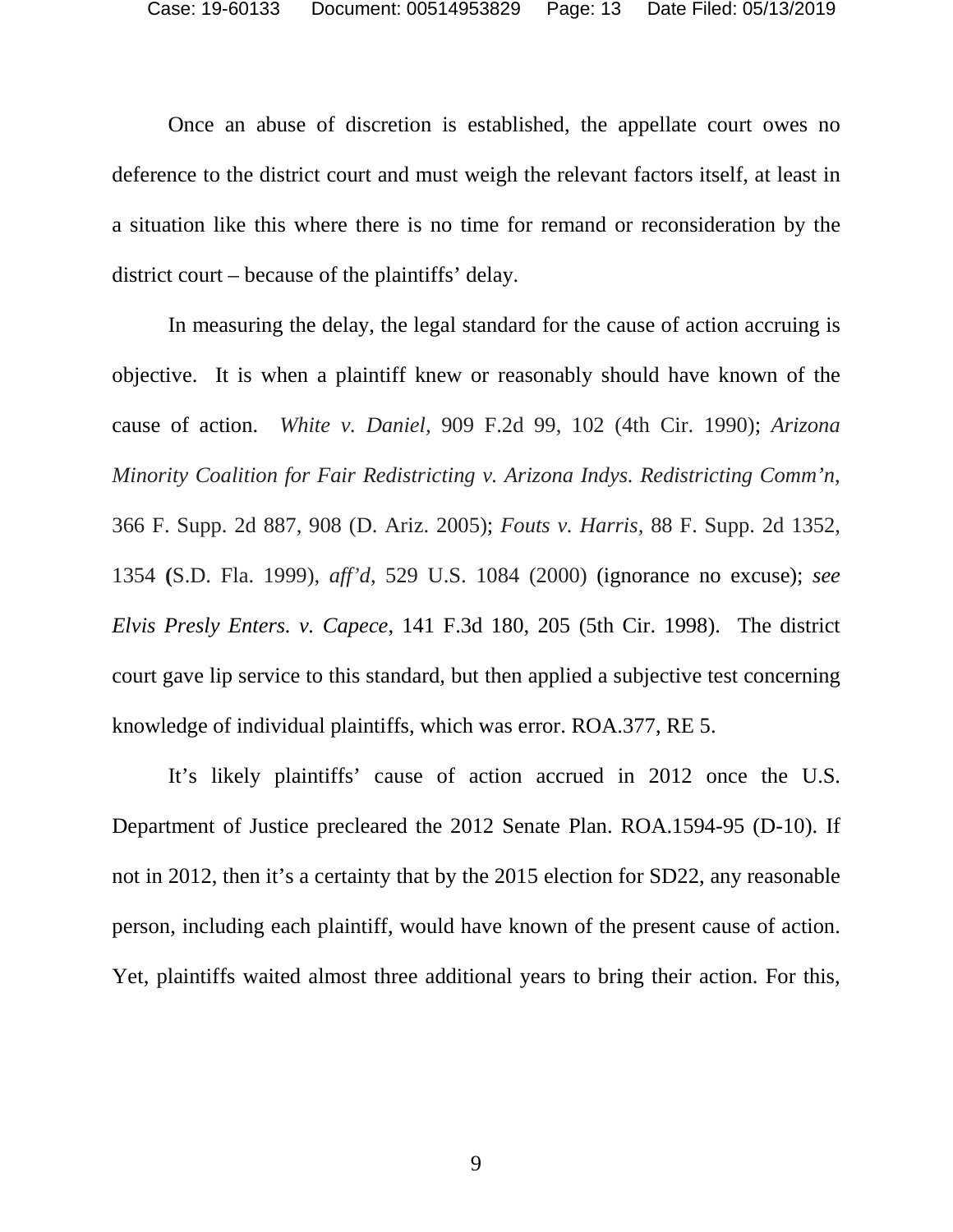they offer no excuse. Because there is no excuse, the court should cast a critical eye on their assertion of no prejudice.<sup>[6](#page-13-1)</sup>

### <span id="page-13-0"></span>**B. Prejudice to Defendants, the Legislature and this Court**

The key deadline in this case is not the first primary election day, but the first day of the candidate qualifying period, which commenced January 2, 2019. By filing suit barely five months from the beginning of this period, plaintiffs virtually guaranteed no way for the parties to litigate the claim in a timely manner so as to not disrupt the longstanding election process.

Without any excuse, plaintiffs set in motion a maddening series of events which included the following:

- \* The district court was not able to rule on a motion for expedited consideration for ten weeks. ROA.114; ROA.201.
- \* The trial did not take place until after the qualifying period began on January 2.
- \* The district court announced its intent to invalidate the district only 16 days before the end of the qualifying deadline. ROA.355.

<span id="page-13-1"></span> $6$  To be clear, defendants are not urging a broad rule to bar redistricting suits from being filed within any time period before a scheduled election, as asserted by plaintiffs. *See* Appellees' Br. at 34. This assertion by plaintiffs demonstrates their refusal to address the excusable delay prong of the laches test. This is understandable, though, because plaintiffs have never offered any excuse, let alone a reasonable one, for their delay in filing this suit. Defendants recognize and acknowledge that where there is excusable delay, laches will not bar a claim. But, here, plaintiffs have offered no excuse.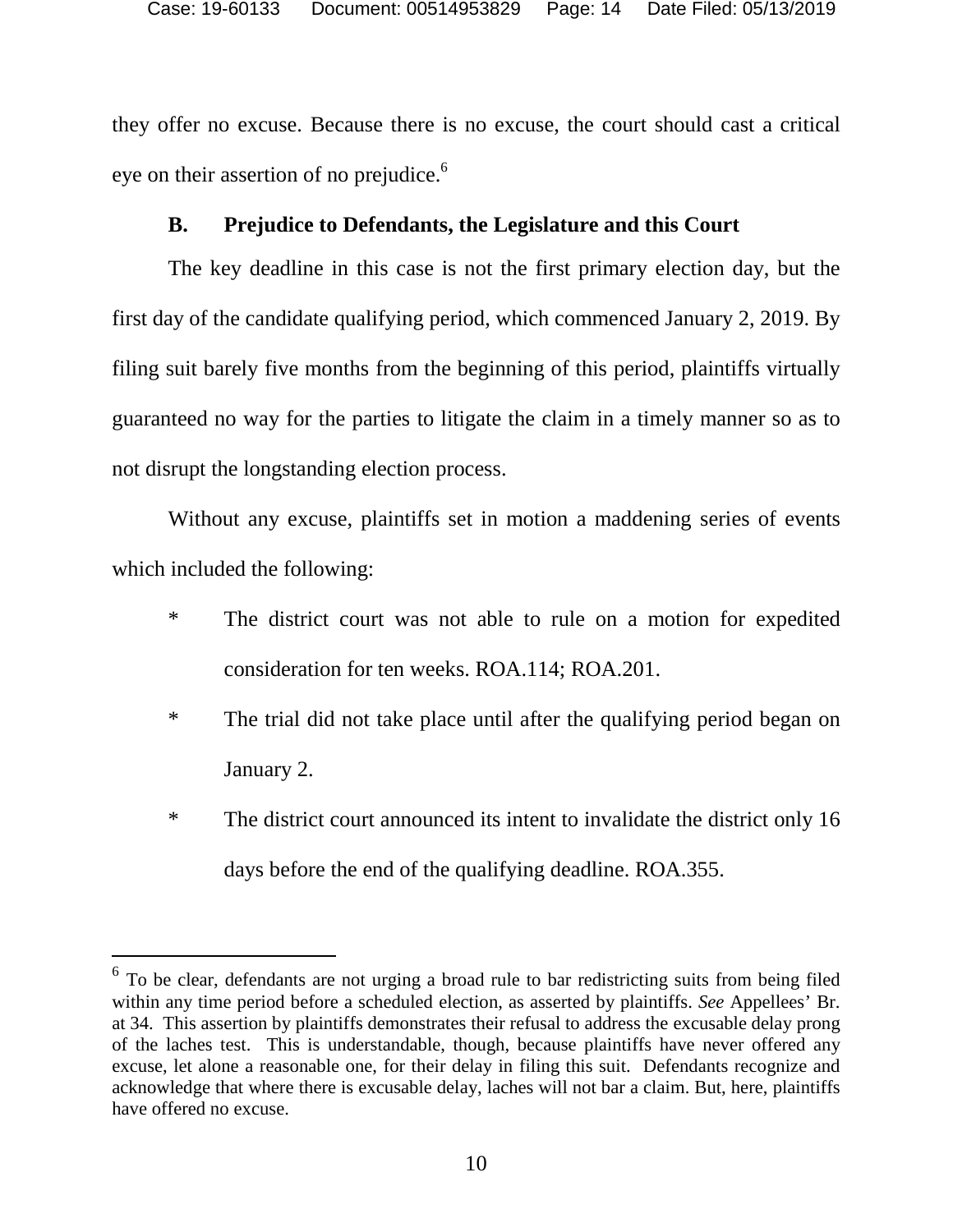- \* The district court failed to hold a hearing to determine the remedy for the violation it found.
- \* The district court gave the legislature one day, and then imposed its own remedy, cutting both Republicans out of the race – a result that could have been avoided had it had time to conduct a hearing on the remedy. ROA.457; ROA.473.
- \* This Court then had to rule on two emergency appeals, and, like the district court, took the unusual step of announcing its decision before it gave any explanation. ROA.557.
- \* The motions panel of this court then produced 46 pages of opinions within seven days, a compressed time table which left insufficient time for measured consideration of expression. ROA.562.
- \* Only then was the legislature, close to the end of its 90-day session, given an opportunity to construct a remedy that put the excluded candidates back in the race.
- \* The legislature was forced to do this based on nine-year old census data only one year before a new census.
- \* Now this Court has had to entertain an emergency appeal with oral argument scheduled to take place only a week before ballots must be mailed to troops overseas.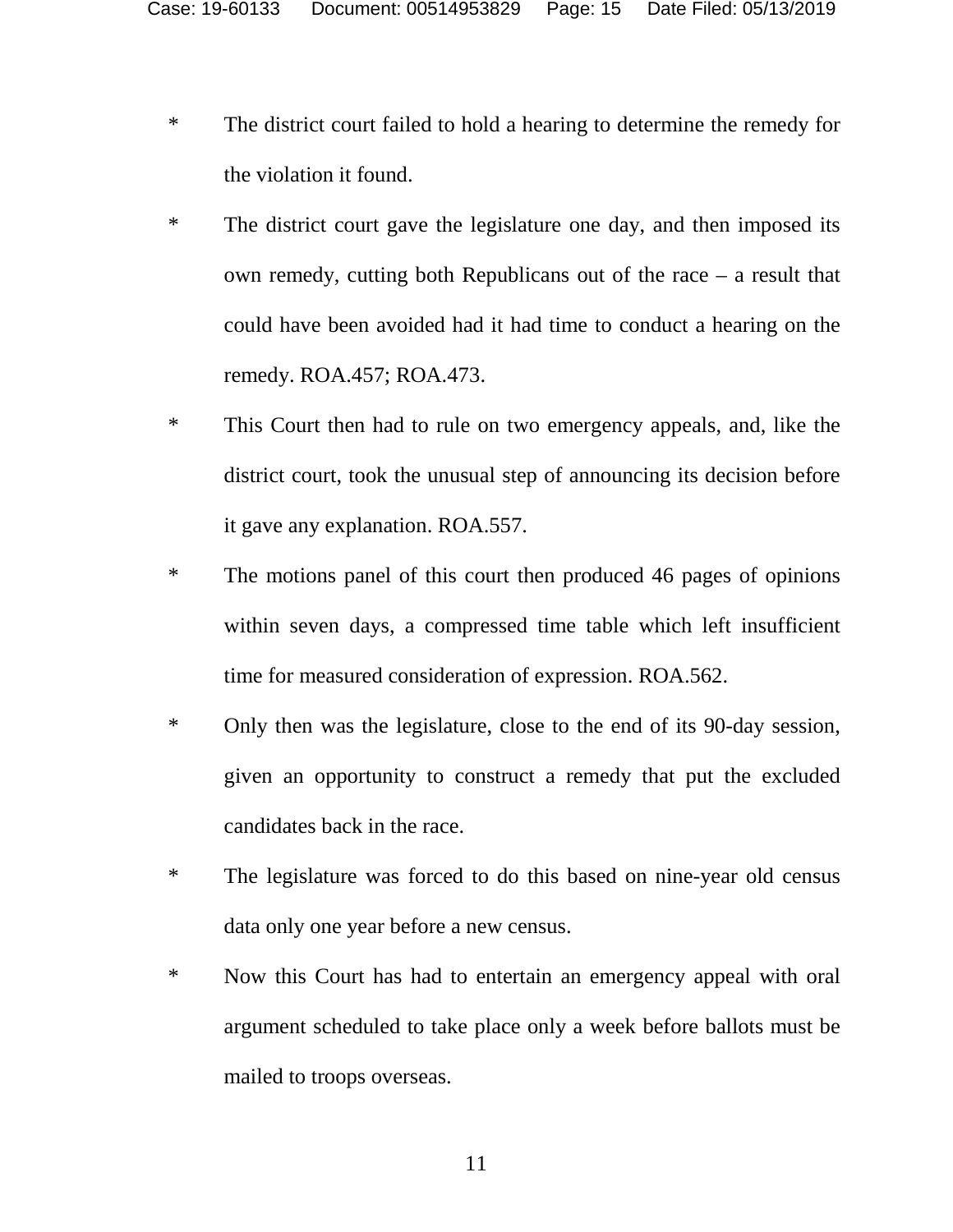This unusual series of events has resulted in manifest prejudice to defendants, election officials, and a host of other parties including the legislature, voters, and prospective candidates. Plaintiffs, whose three-year delay caused all this, basically tell this Court that this tortured process and resulting prejudice doesn't matter. Maybe not to them, but they overlook the precedent they wish to set, which is that, for no reason at all, any voter in the district can cause this kind of turmoil and get away with it.

Neither is there any merit to the claim that defendants suffered no prejudice as a result of plaintiffs' last-minute production of expert data. *See* Appellees' Br. at 37-38. Plaintiffs claim that defendants' contention of prejudice due to this untimely production of Dr. Palmer's precinct analysis is "false and misleading" is, in fact, false and misleading. Appellees' Br. at 37. The expert analysis in question is not Dr. Palmer's expert report but rather his detailed analysis of precincts that he mentioned for the first time in his deposition testimony on January 29, 2019. Two days later – five days before trial – plaintiffs produced that analysis. *See* ROA.1084-90 (P-3). This analysis revealed for the first time that there had been a "significant election administration error" in Bolivar County in the only endogenous election that plaintiffs were relying on to support their claim.<sup>[7](#page-15-0)</sup>

<span id="page-15-0"></span><sup>7</sup> While Secretary Hosemann knew of the wrongful exclusion of votes in 2015, as plaintiffs assert, Appellees' Br. at 38, what he did not know until after receiving plaintiffs' expert analysis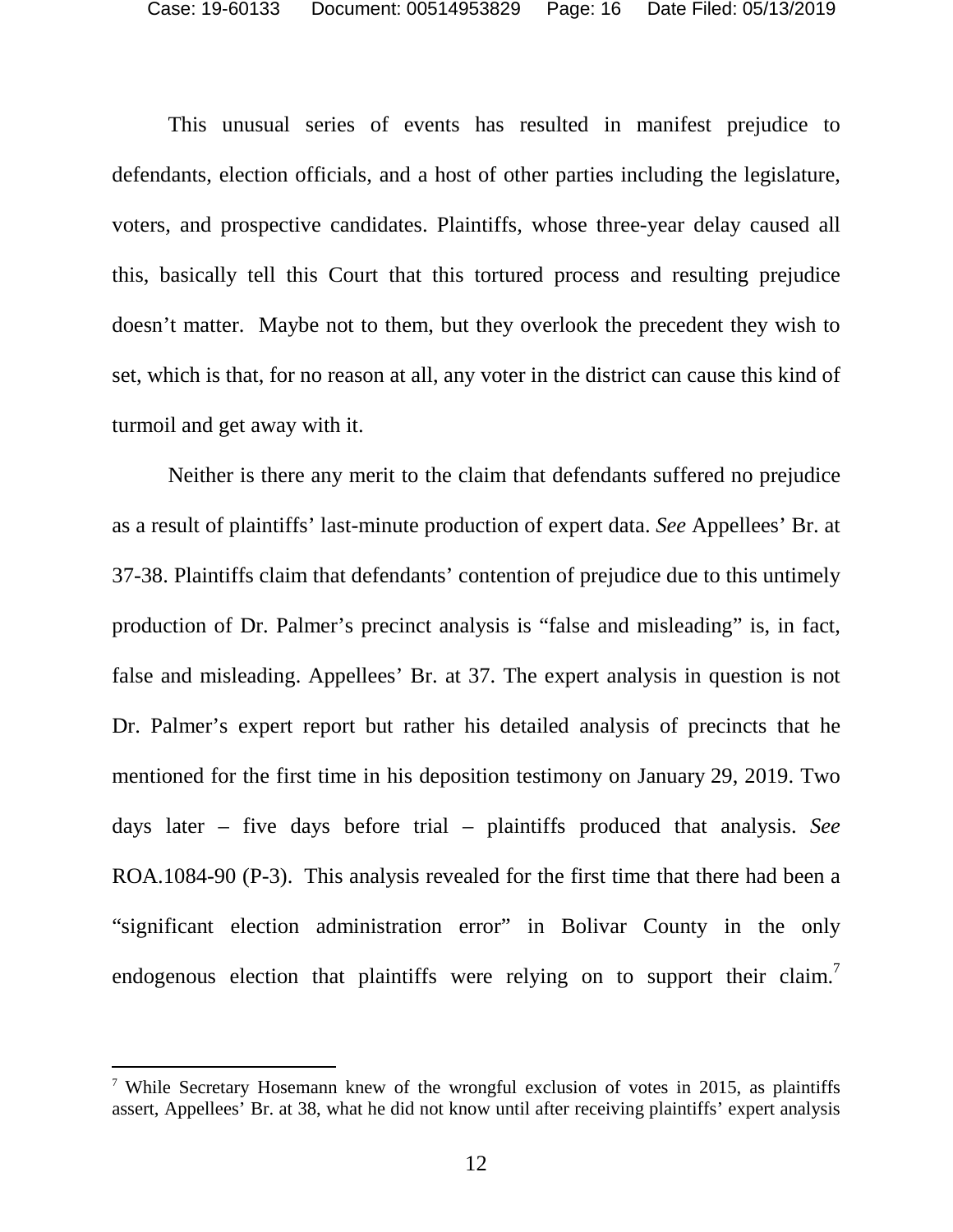ROA.780:11-12, RE 9. To this day, no one knows what the effect of his omission of 10% of the voters in the district had on his analysis, because even today defendants have not been able to determine its exact effect.

Plaintiffs attempt to minimize the opportunity for prejudice because their suit only contained a single senate district is misplaced. *See* Appellees' Br. at 38. This is irrelevant from a laches determination. Prejudice is prejudice, whether it's to one electoral district or many. Here, merely because the complaint asserted a violation as to one senate district, it had the possibility of affecting any of the eight neighboring districts. In fact, plaintiffs put forth remedial plans that affected multiple districts[.](#page-16-0) ROA.1282 (P-6); ROA.1284 (P-7); ROA.1287 (P-8). Simply because the complaint concerned only SD22 has no bearing on the prejudice to the defendants in defending this suit or to the electoral officials, candidates and voters who still have no idea what district they are in, where they are voting or who they are to vote for—all of which could have been avoided.

In addition, it is not at all clear that the legislature would have done the same thing had it been given more time. While the Mississippi legislature did redraw SD22, it did so under protest and on an expedited basis without the normal and

was that plaintiffs' expert had simply excluded those two precincts with no attempt to account for them in his analysis.

<span id="page-16-0"></span><sup>&</sup>lt;sup>8</sup> The remedial plan ultimately adopted by the district court affected two senate districts, at least 23 precincts, over 27,000 voters, four counties, and split two counties that had been whole since 2002. ROA.864-68; ROA.1281 (P-6). This is quite a significant effect for an allegedly simple, single district challenge.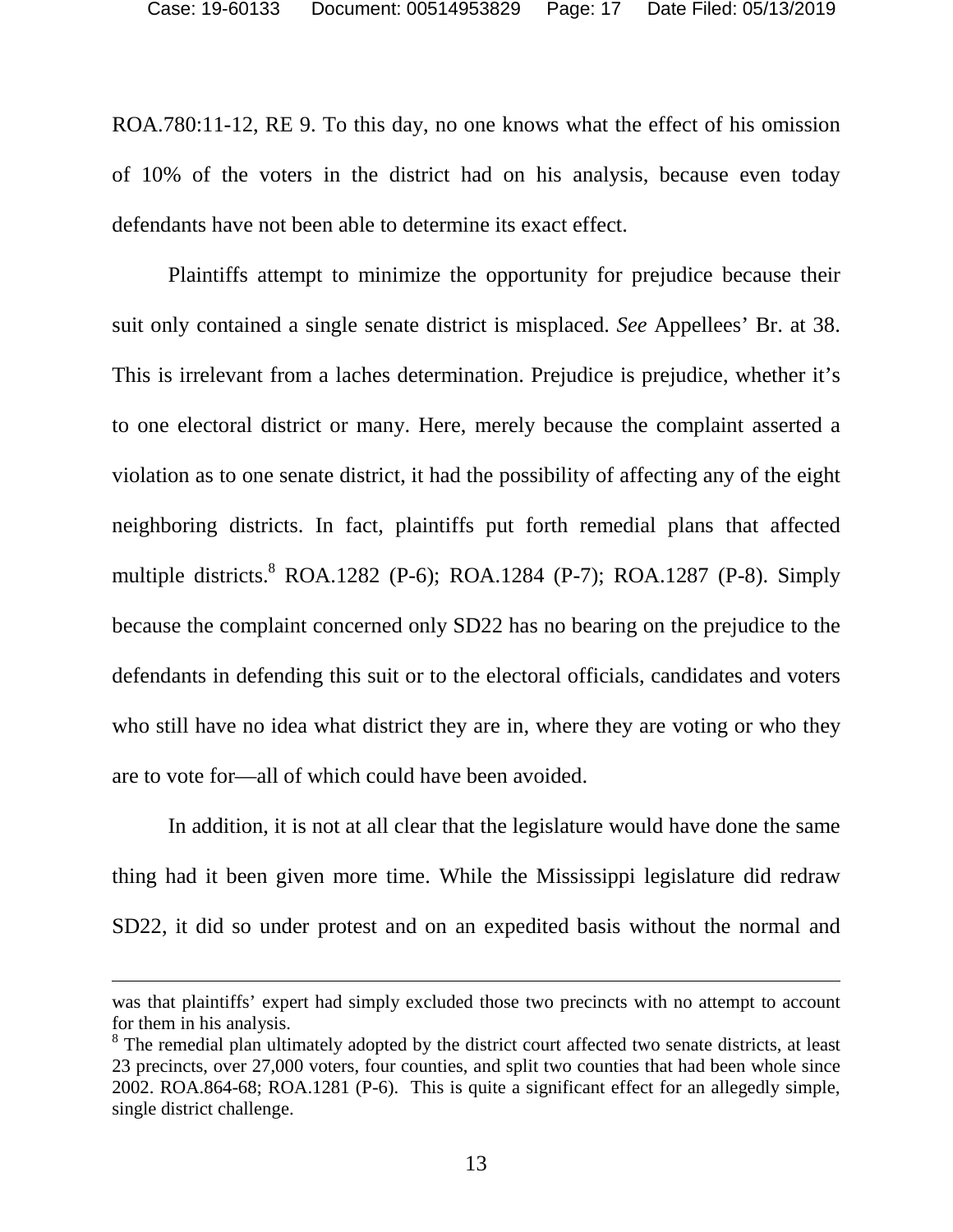ordinary process it should have been afforded had plaintiffs brought this suit. If the number of African American senators was the problem, as the district court thought, some other plan might have provided a better remedy. ROA.385-86, RE 5. If more time had been allowed, the legislature could have taken into account all of the necessary redistricting factors, including the impact on other districts and the need to redistrict elsewhere. In a more timely process, the parties could have had a normal trial schedule before the district court and the court could have avoided fashioning an ungainly remedy that required appellate correction.

Laches is inevitably a fact-specific determination, but where a three-year inexcusable delay has been established, coupled with the kind of turmoil visited here on the body politic and judicial, laches should be found. The precedents set by *White*, *Fouts*, *Arizona Min. Coalition* and *Maxwell v. Foster,* 1999 WL 33507675 (W.D. La. Nov. 24, 1999), and *Chestnut v. Merrill*, \_ F. Supp. 3d \_\_, 2019 WL 1376480 (N.D. Ala. March 27, 2019), discussed more fully in the Brief of Appellants at 22-28, all support the relevance of each of the items of prejudice listed above.

Because the district court erred as a matter of law and failed to consider all relevant factors, it abused its discretion by refusing to dismiss the case based on laches. And because it is now too late to remand to that court for reconsideration, this Court should find laches and vacate the decision of the district court. When the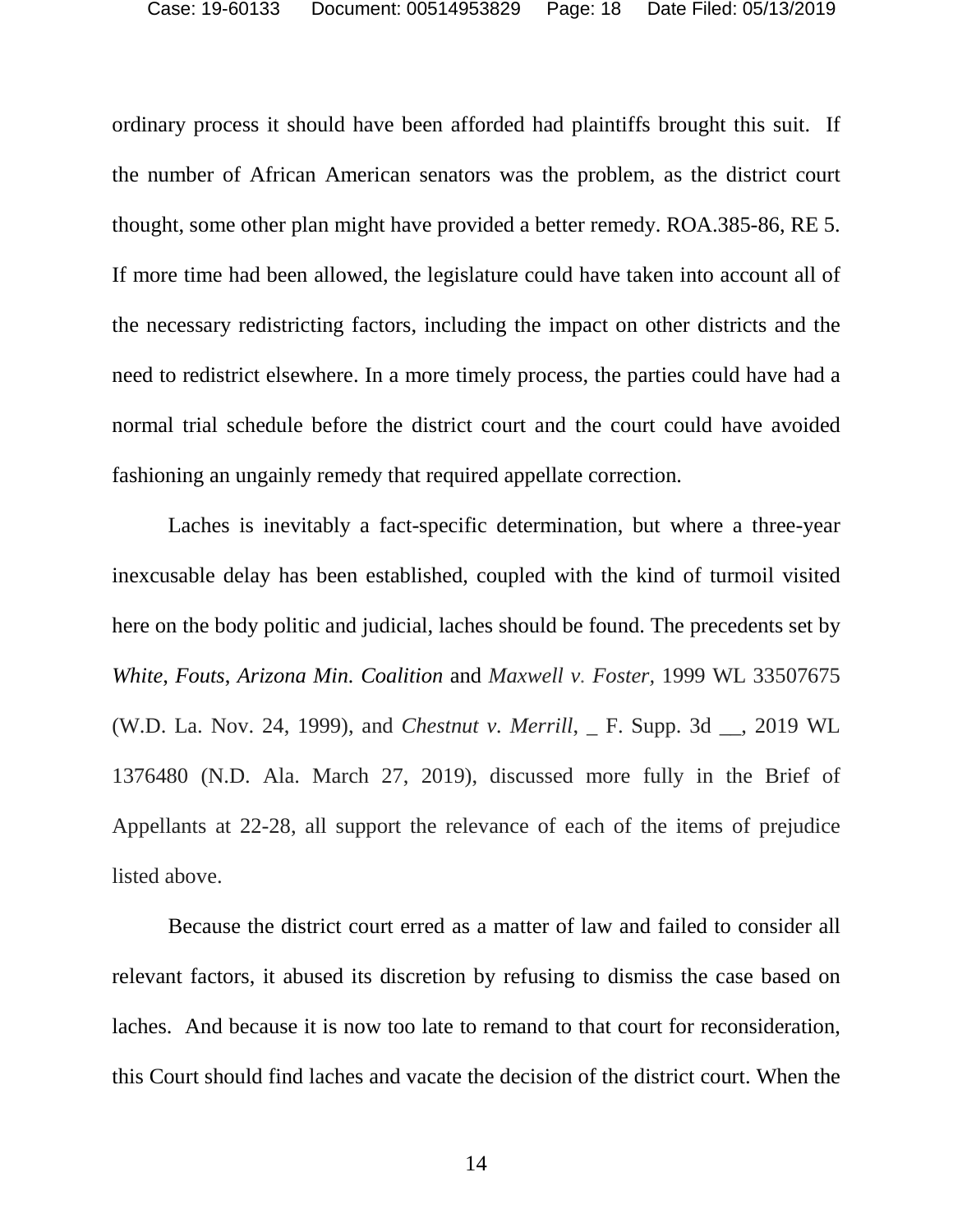legislature redistricts after the 2020 Census, it can give the district court's vacated opinion on the merits due consideration, but the message will be sent that this kind of sloth and haste approach will not be condoned.

# <span id="page-18-0"></span>**III. The Court erred as a matter of law by finding that SD22 violates the results test of § 2.**

Plaintiffs remain unable to cite any case from any court where it has been held that a majority-minority district violated § 2 because other borders might have been more favorable to the electoral success of black voters and candidates. Nothing in the language of § 2 or any precedent suggests that such a rule should now be established.<sup>9</sup>

Plaintiffs' only attempt at persuading otherwise is yet another at-large districting case from the Eighth Circuit, *Mo. State Conf. of the NAACP v. Ferguson-Florissant Sch. Dist*., 894 F. 3d 924 (8th Cir. 2018). The "district" in that case was a school district that elected its board at-large. *Id.* at 930. There is a difference in finding a § 2 violation in an at-large system of elections versus a single-member system. The Supreme Court has instructed that *Thornburg v.* 

<span id="page-18-1"></span><sup>&</sup>lt;sup>9</sup> Section 2(a) of the Voting Rights Act prohibits the imposition by a State of any "standard, practice, or procedure" which bears certain characteristics. The standard, practice, or procedure of which plaintiffs complain here is the border of SD22 as adopted in 2012 by J.R. No. 201. They claim that the border itself "results in a denial or abridgement of the right of any citizen of the United States to vote on account of race or color," within the meaning of  $\S$  2(a). To make the necessary showing, § 2(b) requires plaintiffs, who are black, to prove, "based on the totality of circumstances, . . . that the political processes leading to nomination or election in the state . . . are not equally open to participation by members of" the black race "in that its members have less opportunity than other members of the electorate to participate in the political process and to elect representatives of their choice."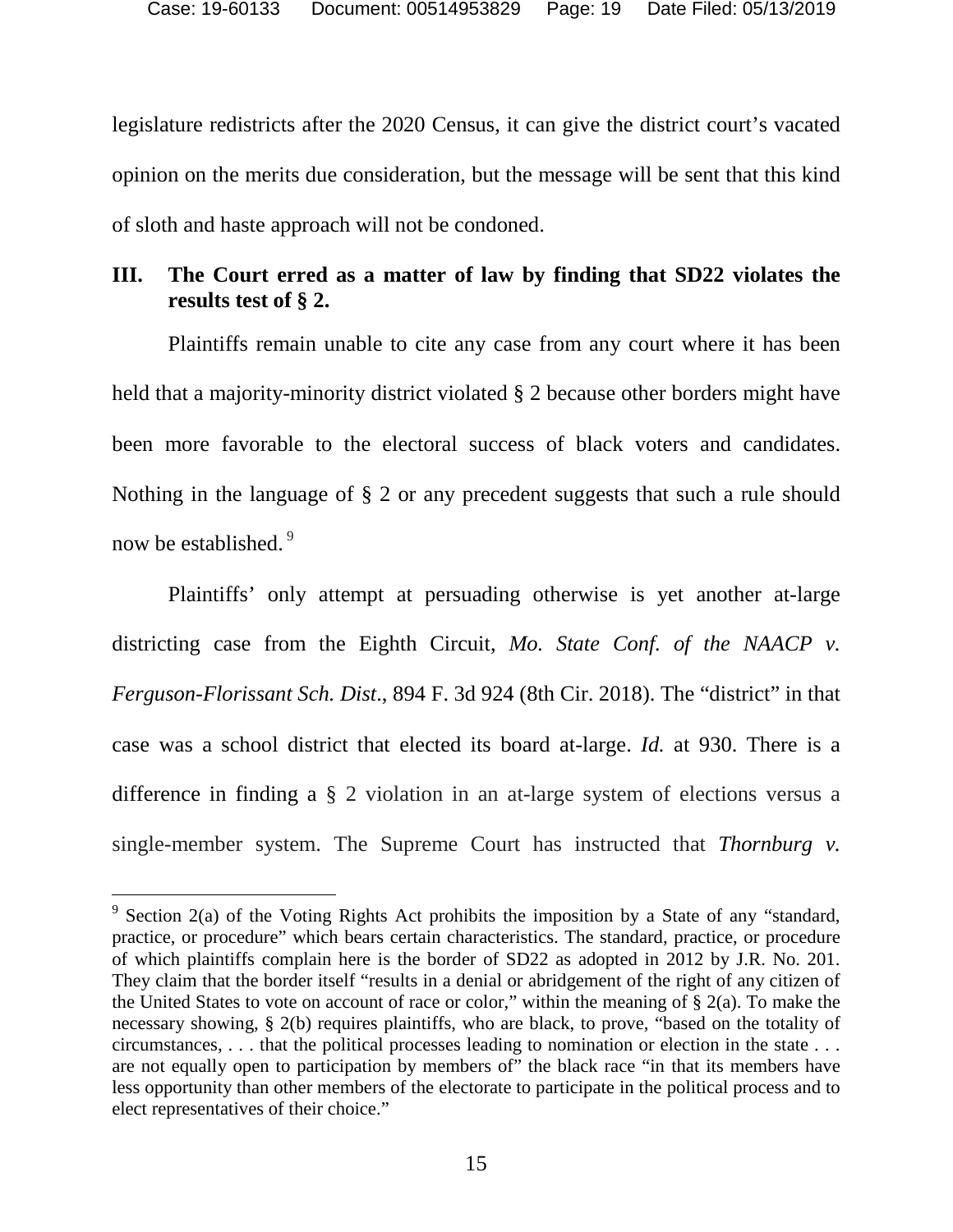*Gingles*, 478 U.S. 30 (1986) must be applied with the understanding that at-large plans "generally pose greater threats to minority-voter participation in the political process than do single-member districts." *Growe v. Emison,* 507 U.S. 25, 40 (1993). In examining single-member districts, "factfinders cannot rest uncritically on assumptions about the force of the *Gingles* factors in pointing to dilution." *Johnson v. DeGrandy*, 512 U.S. 997, 1013 (1994). That is why § 2 requires plaintiffs to show that additional majority-minority districts can be created. *Id.* at 1008.

*Jeffers v. Beebe*, 895 F. Supp. 2d 920, 932 (E.D. Ark. 2012), squarely held that § 2 cannot require increases to a black-majority district under *Bartlett v. Strickland*, 556 U.S. 1, 18-20 (2009). That is because *Gingles*, 478 U.S. at 50, requires a showing that a group is "sufficiently large," and *Bartlett*, 556 U.S. at 18, set sufficiency at "50 percent." *Bartlett*, then, may have rejected the possibility "for a citizen voting-age majority to lack real electoral opportunity." *League of United Latin American Citizens v. Perry*, 548 U.S. 399, 428 (2006).<sup>[10](#page-19-0)</sup>

Whether or not *Bartlett* negated the *Perry dictum,* this Court need not go so far as to adopt the apparent *per se* rule of *Jeffers,* and appellants have never so suggested. Whatever the facts might show in an extreme case, the district court here gave no reason to believe that this BVAP majority is so illusory as to justify

<span id="page-19-0"></span><sup>10</sup> Plaintiffs completely ignore the holding of *Perry*, 548 U.S at 430, following *DeGrandy,* 512 U.S. at 1008, that plaintiffs must prove that a new majority-minority district can be created.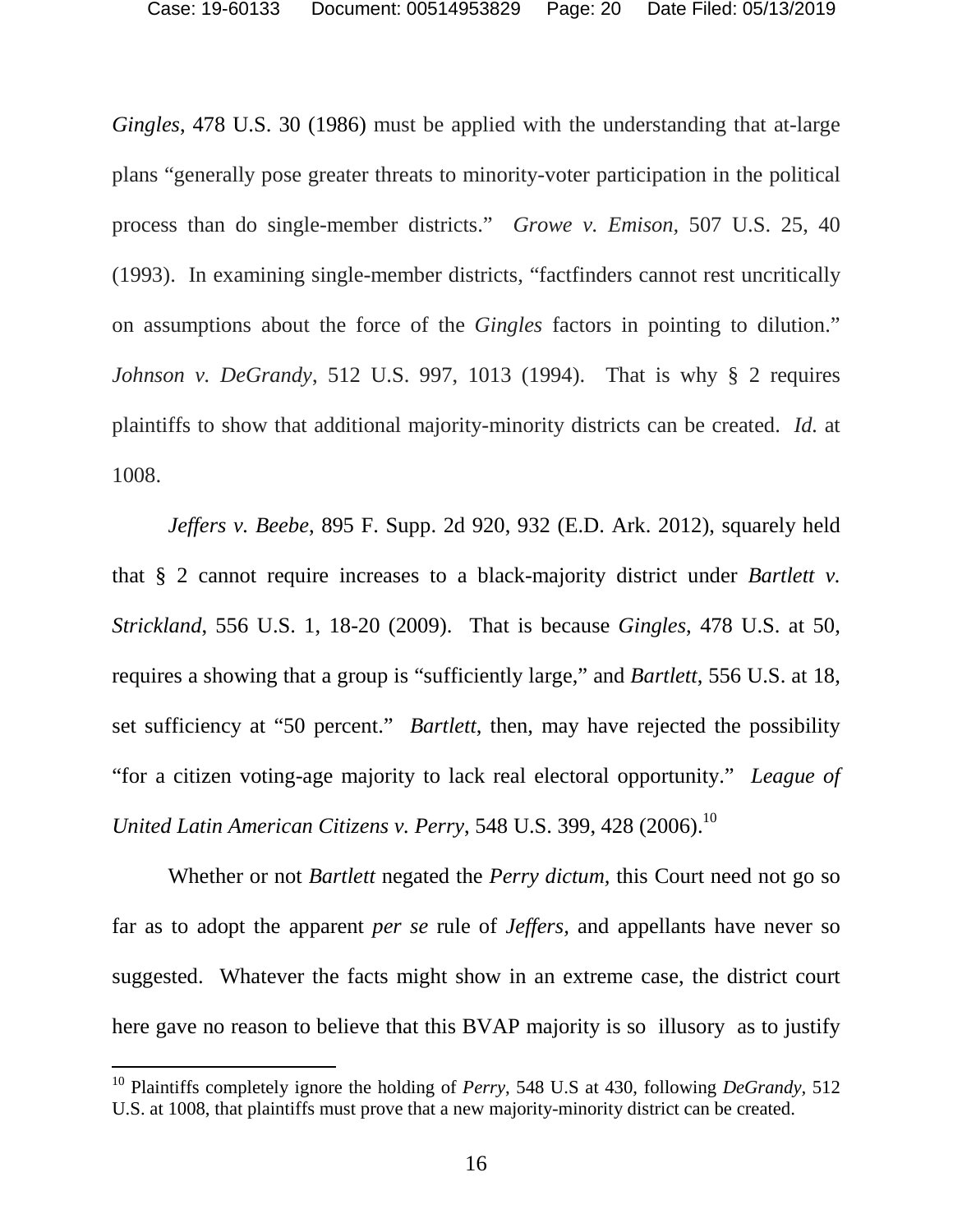§ 2 relief for the first time anywhere.<sup>[11](#page-20-0)</sup> The two old cases upon which plaintiffs rely, unlike this one, contain clear demonstrations that, in the words of § 2(b), "the political processes leading the nomination or election in the state or political subdivision are not equally open to participation by" black voters.

Unlike this case, plaintiffs in *Moore v. Leflore County Board of Election Commissioners*, 502 F.2d 621 (5th Cir. 1974), proved unconstitutional intentional discrimination against black voters. After the Court found "unconstitutional malapportionment," the County submitted a single-member district plan, which the Court found to have both the purpose and effect of diluting black votes. *Id.* at 623. Because the record showed that "most of Leflore County's blacks were prevented from registering to vote by a variety of discriminatory, unconstitutional, state law devices," this Court upheld the rejection of the County's plan because, "by retaining the barest of black population majorities, it enhanced the possibility of continued black political impotence." *Id.* at 624. The district court adopted a different remedial plan, which plaintiffs attacked, as did these plaintiffs, for not being black enough. Four districts had black population majorities, but only three had black registered voter majorities, which plaintiffs claimed to "constitute. dilution of their voting strength." *Id.* at 625. Rejecting the argument, this Court

<span id="page-20-0"></span> $11$  The principal recent single-member district authority upon which plaintiffs rely held that "nothing more than a simple majority is necessary to satisfy the first *Gingles* factor." *Pope v. Cty. of Albany*, 687 F.3d 565, 577 (2d. Cir. 2012) (citing *Westwego Citizens for Better Gov't v. City of Westwego*, 946 F.2d 1109, 1117 (5th Cir. 1991)).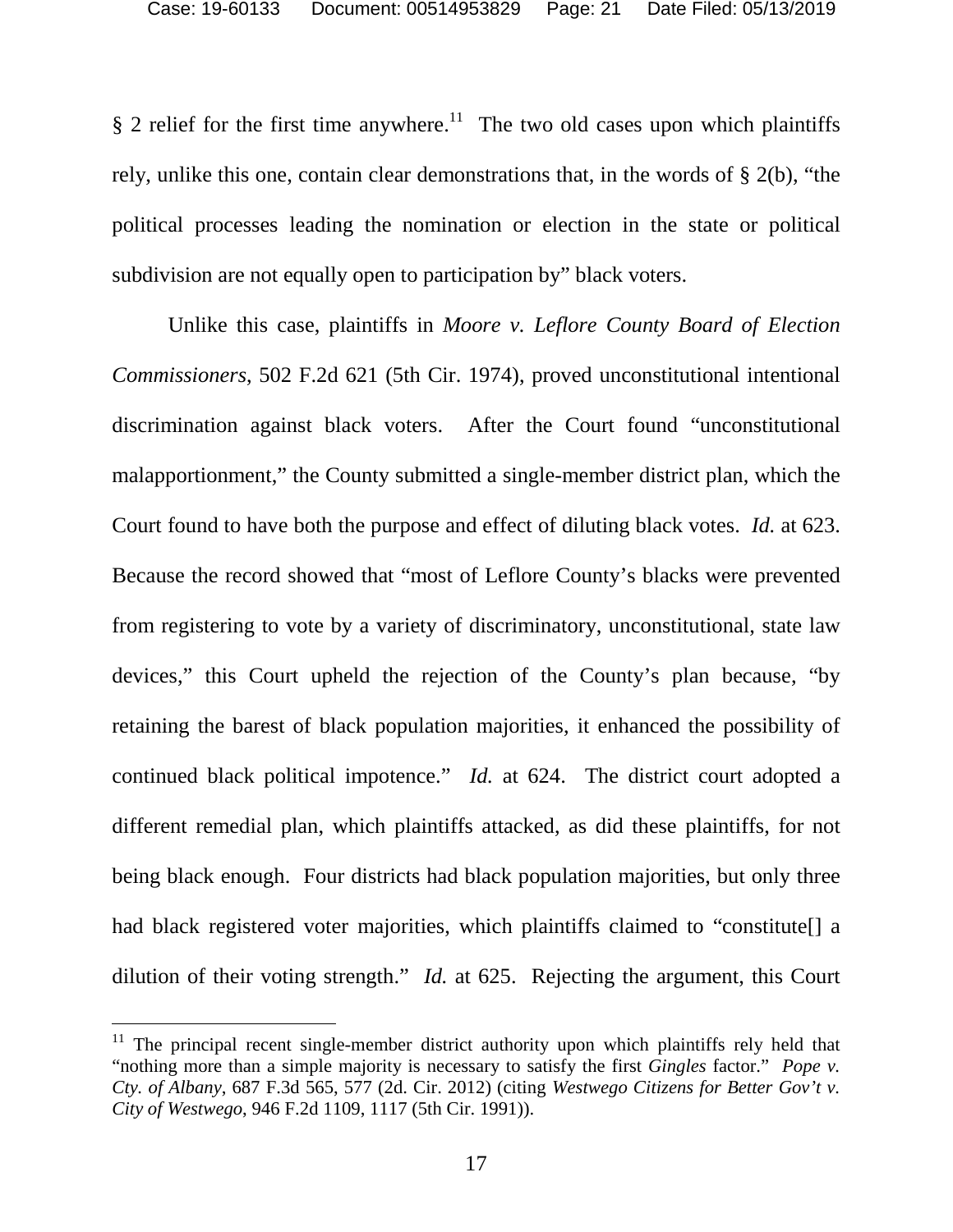noted that "blacks have substantial voting age majorities in four of five districts," so that plan would achieve fairness when blacks "now and in the future register in numbers approaching their full potential." *Id.* at 626.

The same expectation of the removal of barriers was carefully discussed in *Monroe v. City of Woodville,* 881 F.2d. 1327 (5th Cir. 1989), in which this Court rejected a contention that at-large elections injured the black majority. This Court acknowledged that a black majority might in some circumstances suffer vote dilution, but the "[u]nimpeachable authority," *id.* at 1333, which it cited was *Zimmer v. McKeithen,* 485 F.2d 1297 (5th Cir. 1973) (en banc), *aff'd sub. nom. East Carroll Parish School Board v. Marshall,* 424 U.S. 636 (1976), in which "the black majority had recently been freed from literacy tests and impediments to voting registration." *Monroe,* 881 F.2d at 1333. This Court continued, "As *de jure* restrictions on the right to vote mercifully recede further into the historical past, we should expect it to be increasingly difficult to assemble a *Zimmer*-type voting rights case against an at-large electoral district where a minority-majority population exists." *Id.* 

No such case has been assembled against this minority-majority singlemember district. The record shows that blacks now register to vote at a higher rate than whites in Mississippi, ROA.1642 (Table 1) (D-14), and there is no evidence that SD22 is any different. Plaintiffs have failed to prove anything close to an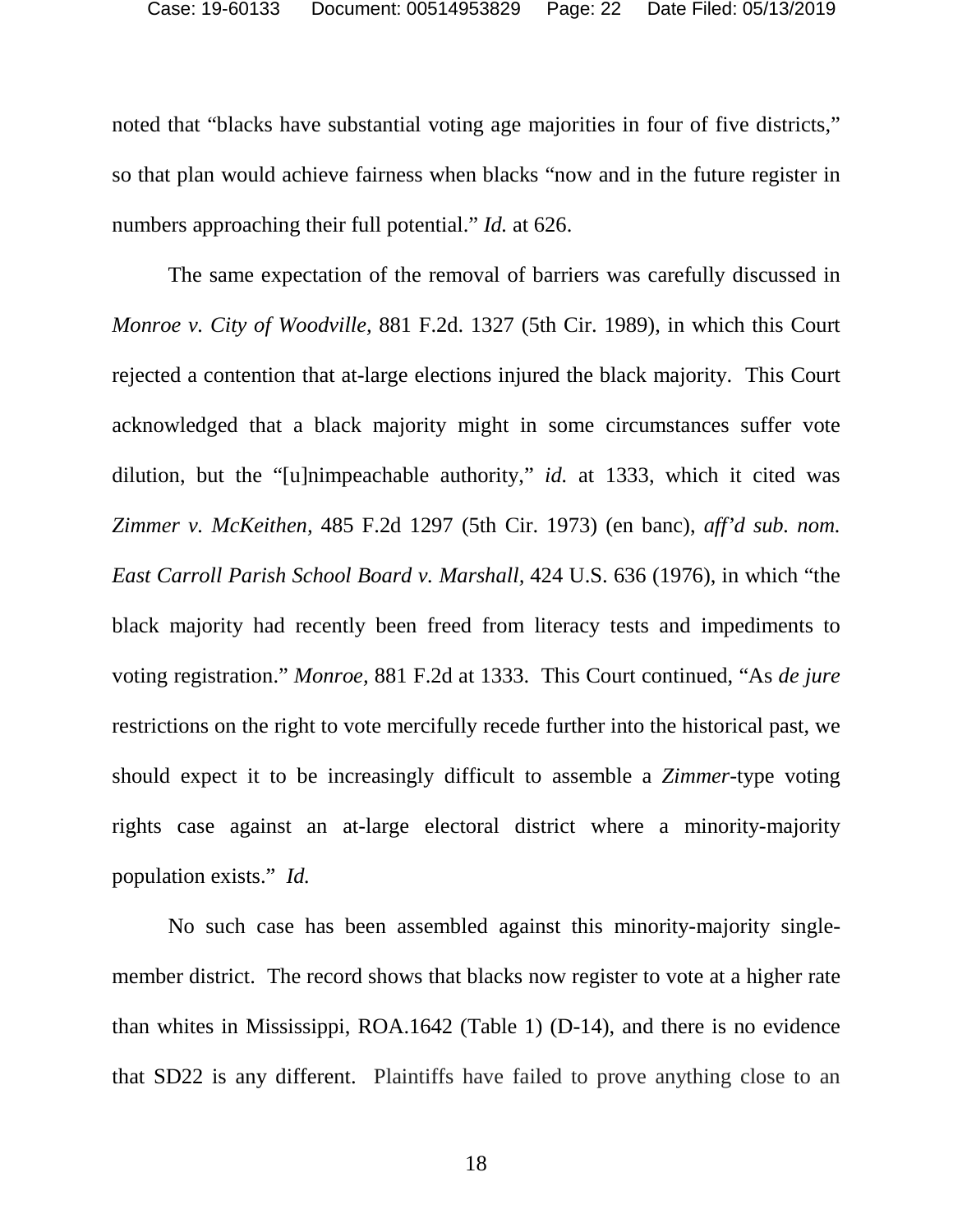inability of the majority in SD22 to effectively participate in the political process. To the contrary, the proof establishes that plaintiffs themselves have registered to vote, actively participated in the political process for many years, and even achieved elective office. ROA.357-59, RE 5. Further, the proof establishes that more African-Americans are elected to public office in Mississippi than any other state in the Union. ROA.1642, n.3 (D-16). In this regard, the proof also establishes that African-Americans are frequently being elected to public offices throughout SD22. ROA.369-70, RE 5; ROA.1641, ¶6 (D-16). Indeed, the success of blacks in elections elsewhere in Wilkinson County, *Monroe*, 881 F.2d at 1334, was one reason the Court found "no discernible structural impediment to black success at the polls. *Id.* at 1335. Today's Mississippi is very different than the Mississippi of 1974.

Plaintiffs rely on their expert to support disregarding Census Bureau findings that black turnout exceeds white turnout in Mississippi. Appellees' Br. at 51. He said:

> And so we see here, estimate from the even-numbered year federal elections. It does not reflect actual turnout from oddnumbered year state senate elections. Second, this is statewide data, and so it's not looking at the actual voters of Senate District 22. And then third is a well-documented pattern in survey research of people over reporting their voting behavior on surveys taken after the election.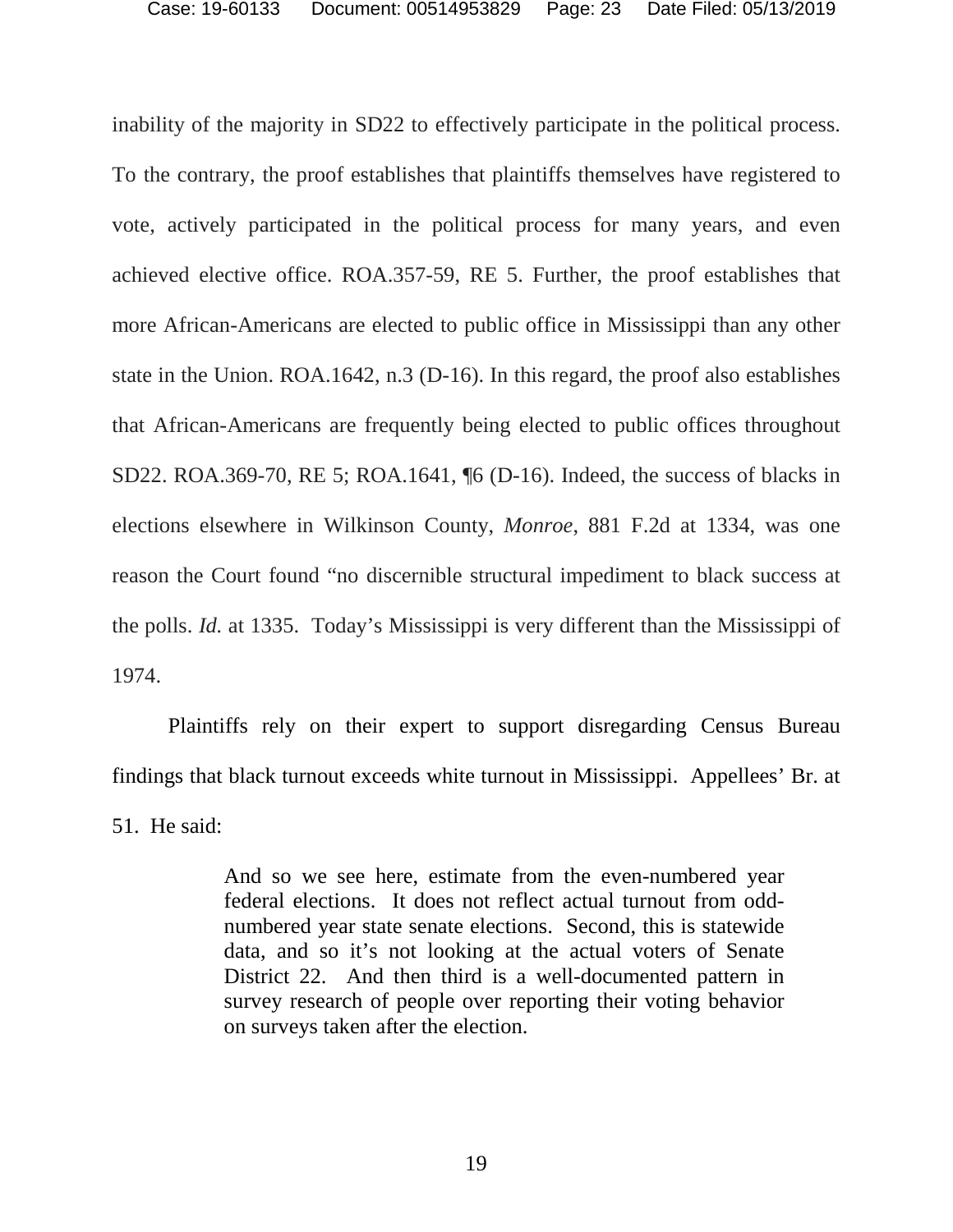ROA.764-65. Unless black voters overreport their voting to a greater extent than white voters, their relative position would be unchanged, and plaintiffs offered no such evidence. Likewise, they offered no evidence to compare turnout levels in the years of state or federal elections, although this Court has previously recognized evidence that black turnout increases in odd-numbered-years. *N.A.A.C.P. v. Fordice*, 252 F.3d 361, 368 n.1 (5th Cir. 2001). Their argument at trial was that SD22 is different from the rest of the State.

The Court described the 2003, 2007, and 2015 Senate elections as "the 'endogenous' elections most relevant to this case," ROA.363, RE 5, but the 2003 and 2007 elections were held under different SD22 boundaries, and the 2015 vote totals *excluded* votes from two SD22 precincts and *included* votes from two non-SD22 precincts, excluding 10% of the vote from the analysis. ROA.775-79, RE 9. Instead of analyzing earlier elections under reconstituted election analysis, as described in *Rodriguez v. Bexar County*, 385 F.3d 853, 861 (5th Cir. 2004), plaintiffs chose to stake their entire case on a single "endogenous" election missing 10% of the vote.

Plaintiffs assert that a single election was found insufficient in *Rangel v. Morales*, 8 F.3d 242 (5th Cir. 1993), only because this Court found it to have been outweighed by "five statewide judicial elections where minority candidates won in the territory governed by the judicial district under challenge." Appellees' Br. at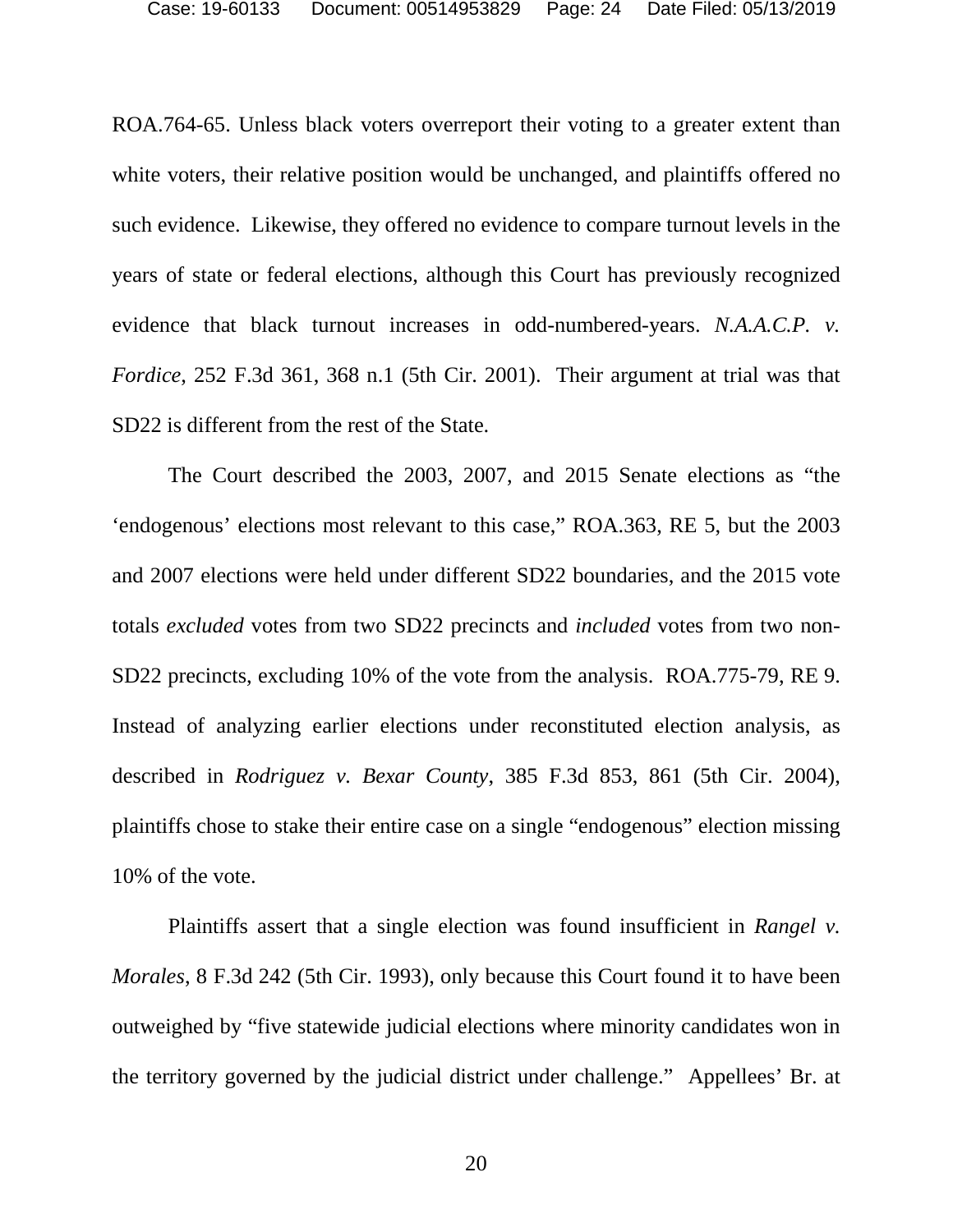52, n.17. That is a peculiar distinction to draw here, where multiple black candidates have won judicial elections in the territory covered by SD22. *Magnolia Bar Ass'n v. Lee*, 944 F.2d 1143 (5th Cir. 1993).

Finally, plaintiffs claim that proof of depressed turnout is not essential in considering the totality of the circumstances. Appellees' Br. at 54. In *Clark v. Calhoun County*, 88 F.3d 1393, 1396 (5th Cir. 1996), the district court made no finding on depressed participation, but this Court found enough proof of other factors to justify relief. Because plaintiffs here did not prove depressed turnout, their only factor is that plaintiff Joseph Thomas lost the 2015 Senate election. Given plaintiffs' reliance on the district court's assertion that it should consider evidence in SD22, rather than statewide evidence, Appellees' Br. at 51, they can take no support from anything that might have happened in the other 51 districts in 2015 or any other year. Plaintiff Thomas has failed to show that a violation of § 2 cost him the election in 2015, and he is entitled to no relief.

Section 2(b) of the Voting Rights Act requires plaintiffs, who are black, to prove, "based on a totality of circumstances, … that the political processes leading to nomination or election in the state … are not equally open to participation by members of ... [the black race] ... in that its members have less opportunity than other members of the electorate to participate in the political process and to elect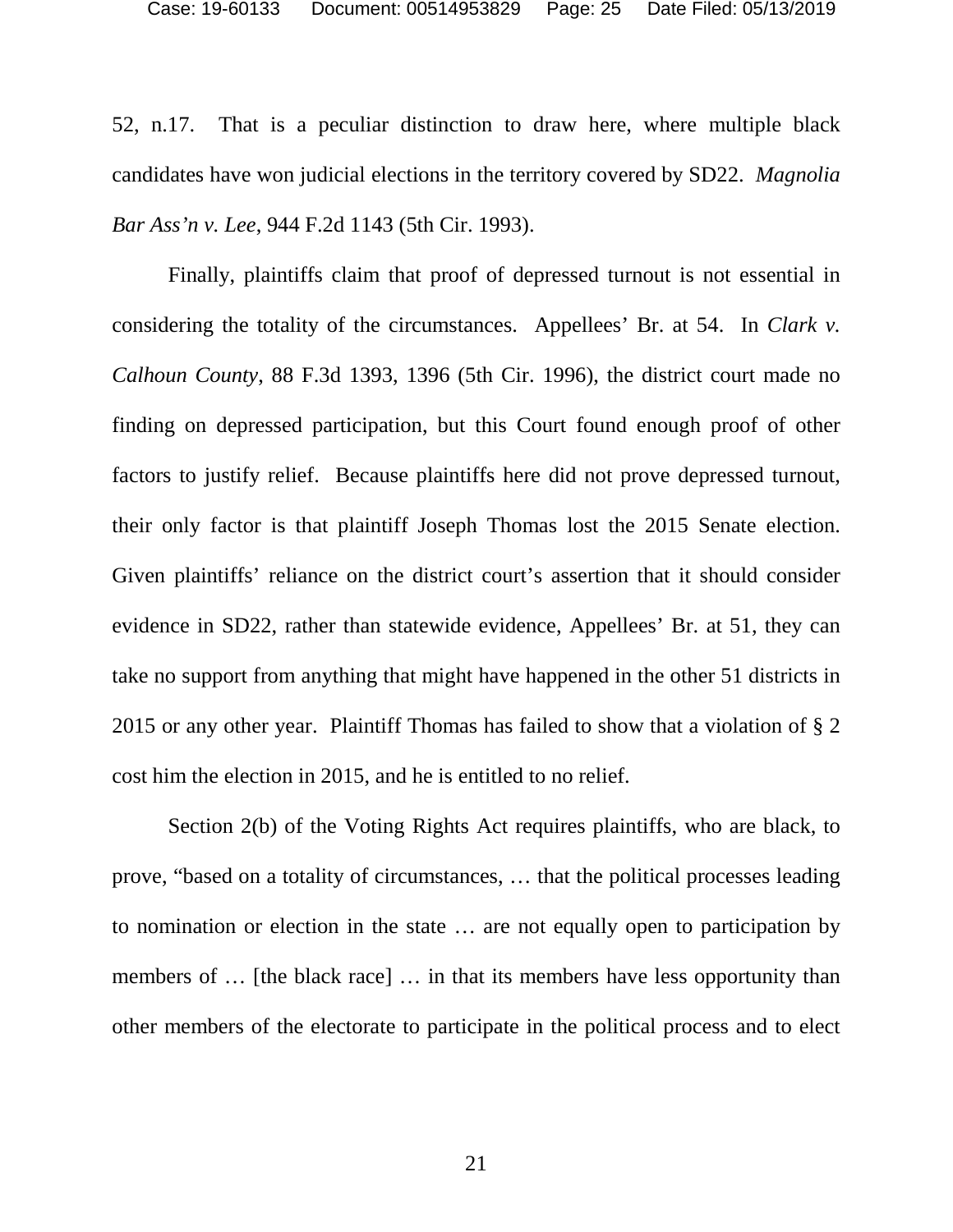representatives of their choice." Plaintiffs have failed to meet this burden of proof and the district court committed clear error in so holding.

## <span id="page-25-0"></span>**IV. The district court's mandatory injunction imposing a redistricting plan has not been vacated, thus review of its error is not moot.**

Plaintiffs make no attempt to defend the unprecedented and unlawful act of the district court imposing a judicial remedy without either affording to the legislature a reasonable opportunity to act, or affording to defendants an opportunity to be heard on the remedy and imposing a plan with no finding that the plan comports with state redistricting principles. Instead of addressing the merits of this assignment of error, plaintiffs argue the "claim of error is moot" because following the imposition of the court-imposed plan, the legislature exercised its authority to adopt a plan. Appellees' Br. at 55.

Plaintiffs' argument ignores the fact that the district court's mandatory injunction requiring the upcoming election be conducted pursuant to the courtimposed plan has been stayed by order of this Court, not vacated. As the Supreme Court has recognized: "An injunction issued by a court acting within its jurisdiction must be obeyed until the injunction is vacated or withdrawn." *W.R. Grace & Co. v. Local Union 759*, 461 U.S. 757, 766 (1983) (citing *Walker v. City of Birmingham,* 388 U.S. 307, 313–14 (1967); *United States v. United Mine Workers,* 330 U.S. 258, 293–94 (1947); *Howat v. Kansas,* 258 U.S. 181, 189–90 (1922)). Thus, because the district court's mandatory injunction has been neither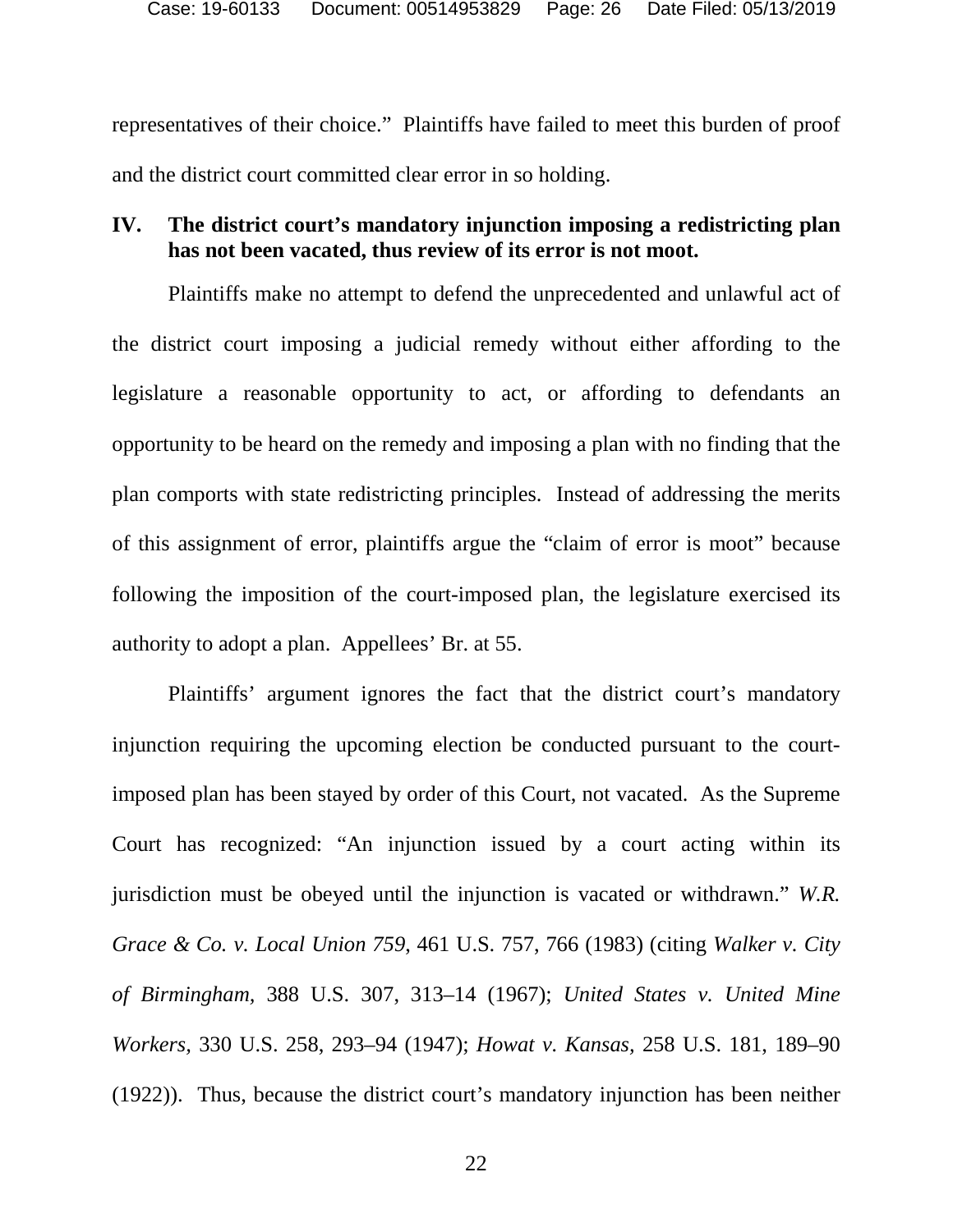vacated, nor withdrawn, it remains in effect and this assignment of error is not moot. $^{12}$  $^{12}$  $^{12}$ 

Alternatively, as this Court recognized in *Moore v. Hosemann*, 591 F.3d 741 (5th Cir. 2009): "An important exception to the mootness doctrine, however, is attacks on practices that no longer directly affect the attacking party, but are capable of repetition while evading review." *Id.* at 744 (internal quotations and citations omitted). In applying this exception, the *Moore* Court stated (1) "[e]lection controversies are paradigmatic examples of cases that cannot be fully litigated before the particular controversy expires," and (2) even if the parties to this case would not be affected again by the unlawful practice "precedent suggest[s] that [the] case [was] not moot, because other individuals certainly [would] be affected by the continuing existence" of the challenged practice." *Id.* (citations omitted).

The challenged practice is the imposition a judicial redistricting plan without affording to the legislature a reasonable opportunity to act or affording to

<span id="page-26-0"></span> $12$  Unless vacated, the injunction will have to be followed in any special election held between now and 2023. If plaintiffs are correct that the injunction is moot, then this Court should order that it be vacated to clarify any confusion. When an order becomes moot at any point in litigation, it must be vacated and dismissed. *See, e.g., In re Cress*, 972 F.2d 351, \*3 (7th Cir. 1992) (quoting *Lewis v. Continental Bank Corp.*, 494 U.S. 472, 482 (1990) (The "ordinary practice in disposing of a case that has become moot on appeal is to vacate the judgment with directions to dismiss."); *see also Center for Biological Diversity v. Marina Point Dev. Co.*, 566 F.3d 794, 806 (9th Cir. 2009) (holding that because the ESA claims have become moot, the judgment of the district court should be vacated and the case remanded with directions to dismiss).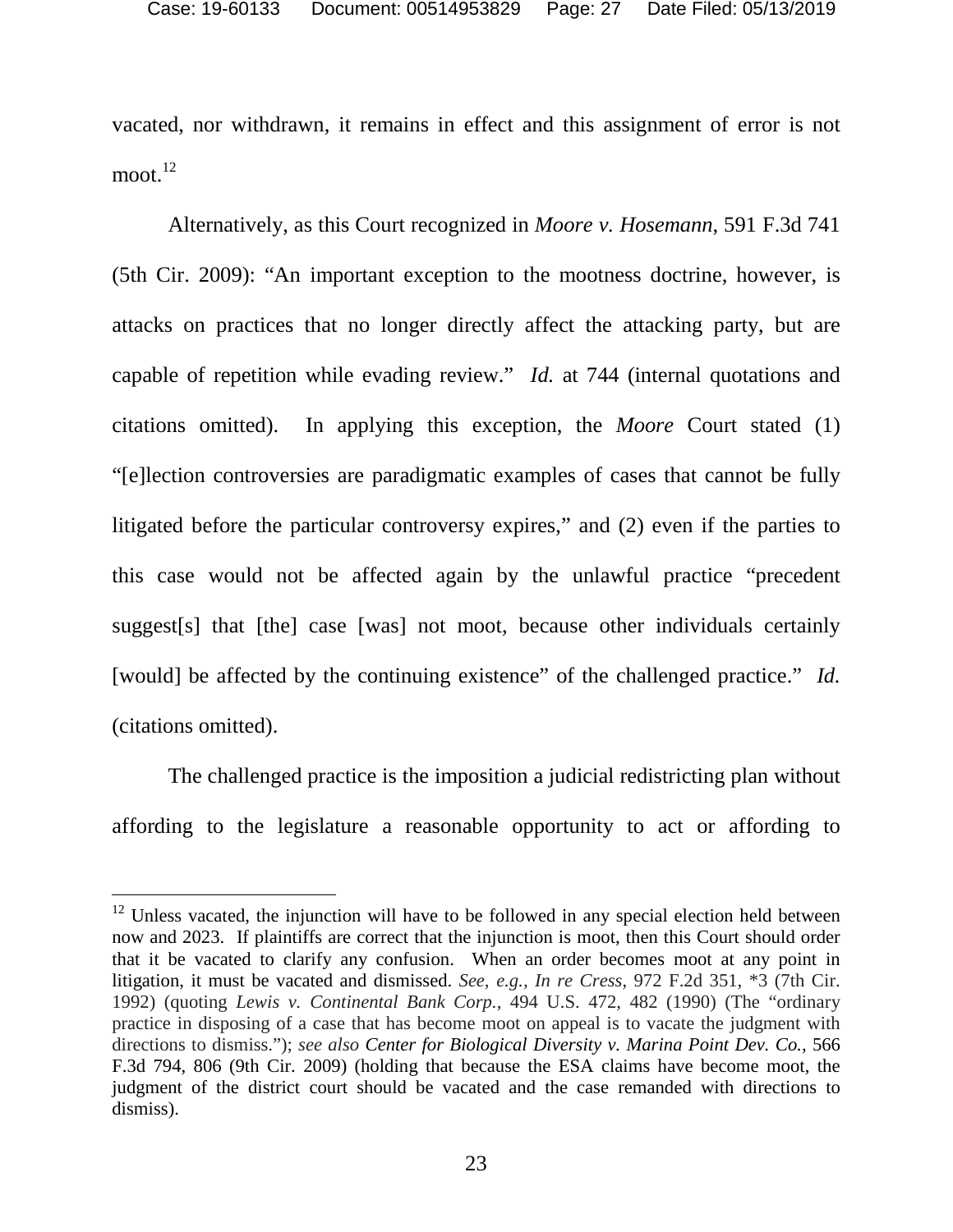defendants an opportunity to be heard on remedy. That this happened in this case is by itself sufficient prejudice for the purpose of establishing laches.

This challenged practice is capable of repetition in future cases arising under § 2 of the Voting Rights Act affecting registered voters in Mississippi unless addressed by this Court. Further, the future action of the legislature to address the subsequent application of the challenged practice (i.e., adoption of a legislative redistricting plan) would have the effect of perpetuating the challenged practice while eliminating the possibility of appellate review. The mootness doctrine should not be used as a sword to prevent appellate review of a legal error committed in a Voting Rights Act case. Thus, the Court should apply this important exception to the mootness doctrine to the case at bar.<sup>[13](#page-27-0)</sup>

The unrebutted authority cited in defendants' opening brief establishes that the district court erred by imposing a remedy without affording to the legislature a reasonable opportunity to act and without conducting a remedial hearing and making specific findings of fact. Further, plaintiffs do not dispute that the effect of the judicially-imposed plan is the court-sanctioned "cracking" of minority voters in neighboring Senate District 23 and the "packing" of minority voters in SD22 based

<span id="page-27-0"></span><sup>13</sup> While the issue of mootness was not directly addressed in *Rodriguez*, after the Court found that plaintiffs failed to meet their burden of proof to establish a § 2 violation, the Court went on to review the remedy imposed by the district court and held it was "an abuse of discretion." 385 F.3d. at 870. In so doing, the *Rodriquez* court implicitly recognized the application of the capable of repetition yet evading review exception to the mootness doctrine in a § 2 case.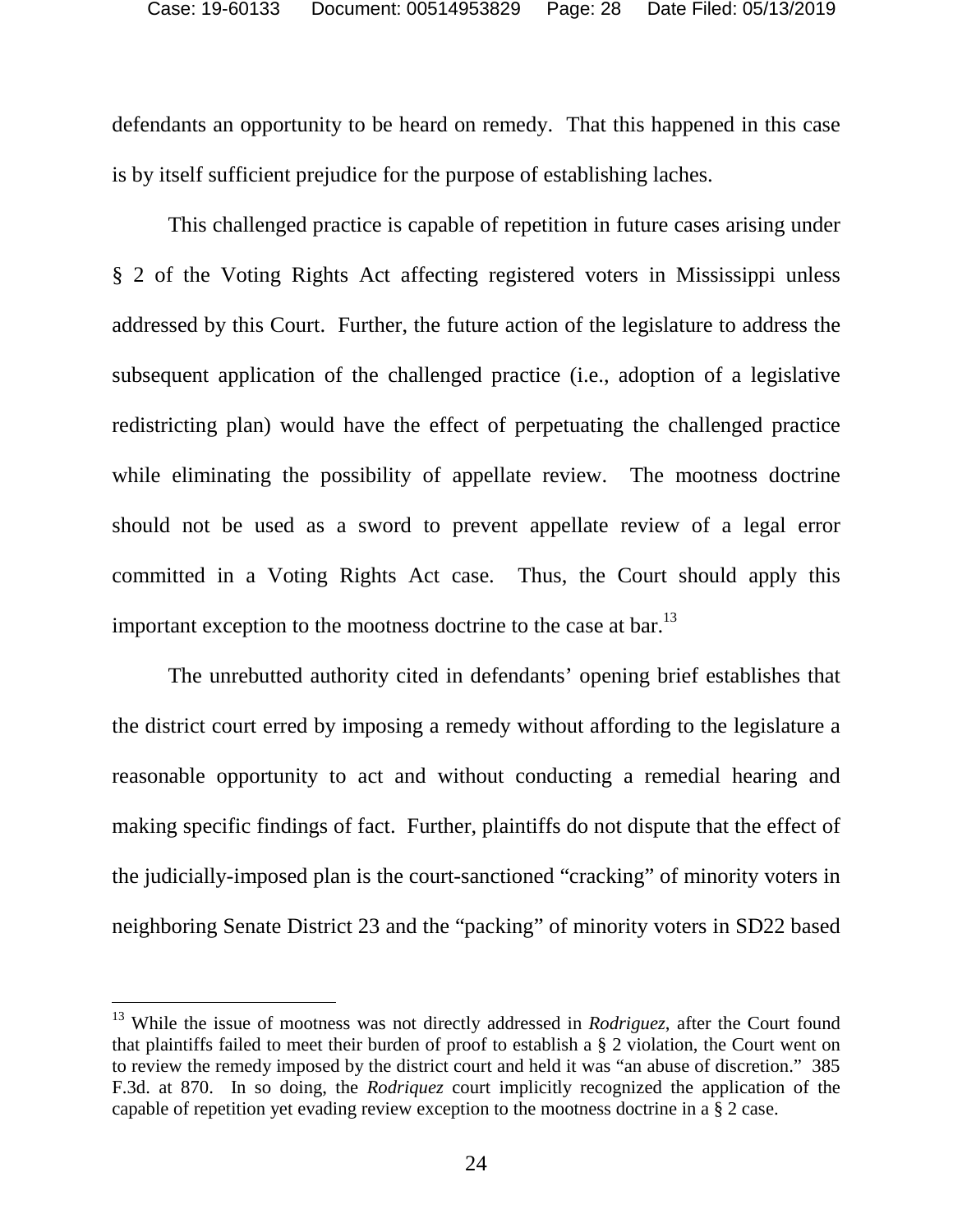solely on race. Accordingly, the district court's February 26, 2019 order imposing its remedial plan and the final judgment incorporating the order should be vacated.

### <span id="page-28-0"></span>**CONCLUSION**

As Judge Clement correctly recognized, this case presents "several extraordinary issues." *Thomas*, 919 F.3d at 325 (Clement, J., dissenting). First, 28 U.S.C. 2284(a) is jurisdictional, and the district court erred by failing to convene a three-judge court to hear this challenge to the apportionment of SD22. Second, when the correct legal standard is applied, plaintiffs' § 2 claim is barred by laches as plaintiffs' delay in asserting their claim is inexcusable and resulted in prejudice to defendants. Third, no court has ever held that a single majority-minority district violates § 2, and plaintiffs failed to offer sufficient evidence to establish the inability of the minority voters in SD22 to effectively participate in the political process. Fourth, it is undisputed that the district court erred when imposing a remedy, a remedy that has not been vacated. Thus, defendants respectfully request that the Court vacate the final judgment of the district court with directions to dismiss the complaint.

This the 13th day of May, 2019.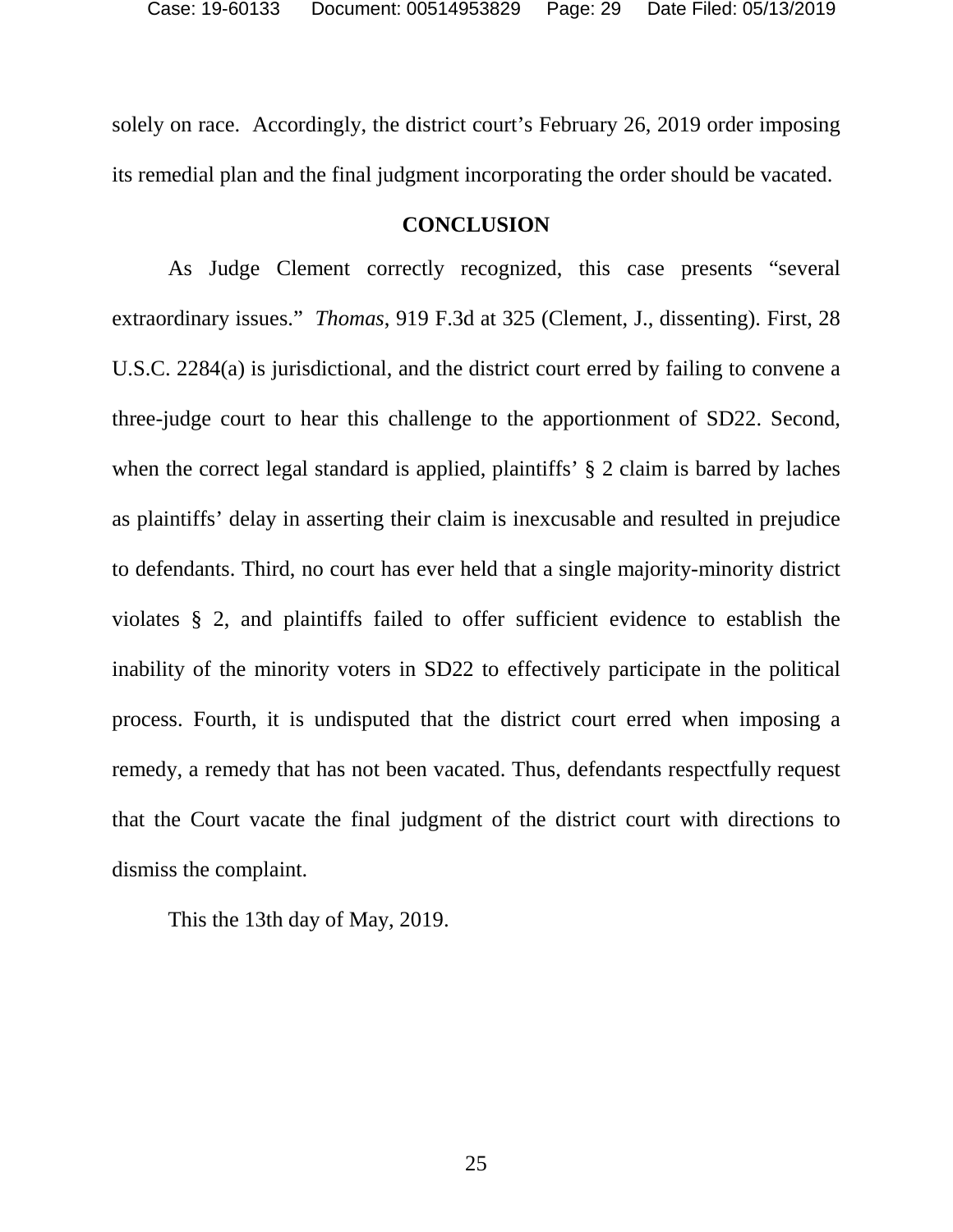Respectfully submitted,

*s/ Tommie S. Cardin* 

TOMMIE S. CARDIN (MSB #5863) B. PARKER BERRY (MSB #104251) BUTLER SNOW LLP Suite 1400 1020 Highland Colony Parkway Ridgeland, MS 39157 Post Office Box 6010 Ridgeland, MS 39158-6010 Tel: (601) 985-4570 Fax: (601) 985-4500 E-mail: tommie.cardin@butlersnow.com E-mail: parker.berry@ butlersnow.com

MICHAEL B. WALLACE (MSB #6904) CHARLES E. COWAN (MSB #104478) WISE CARTER CHILD & CARAWAY, P.A. Post Office Box 651 Jackson, MS 39205-0651 (601) 968-5534 mbw@wisecarter.com

*Attorneys for Defendants-Appellants*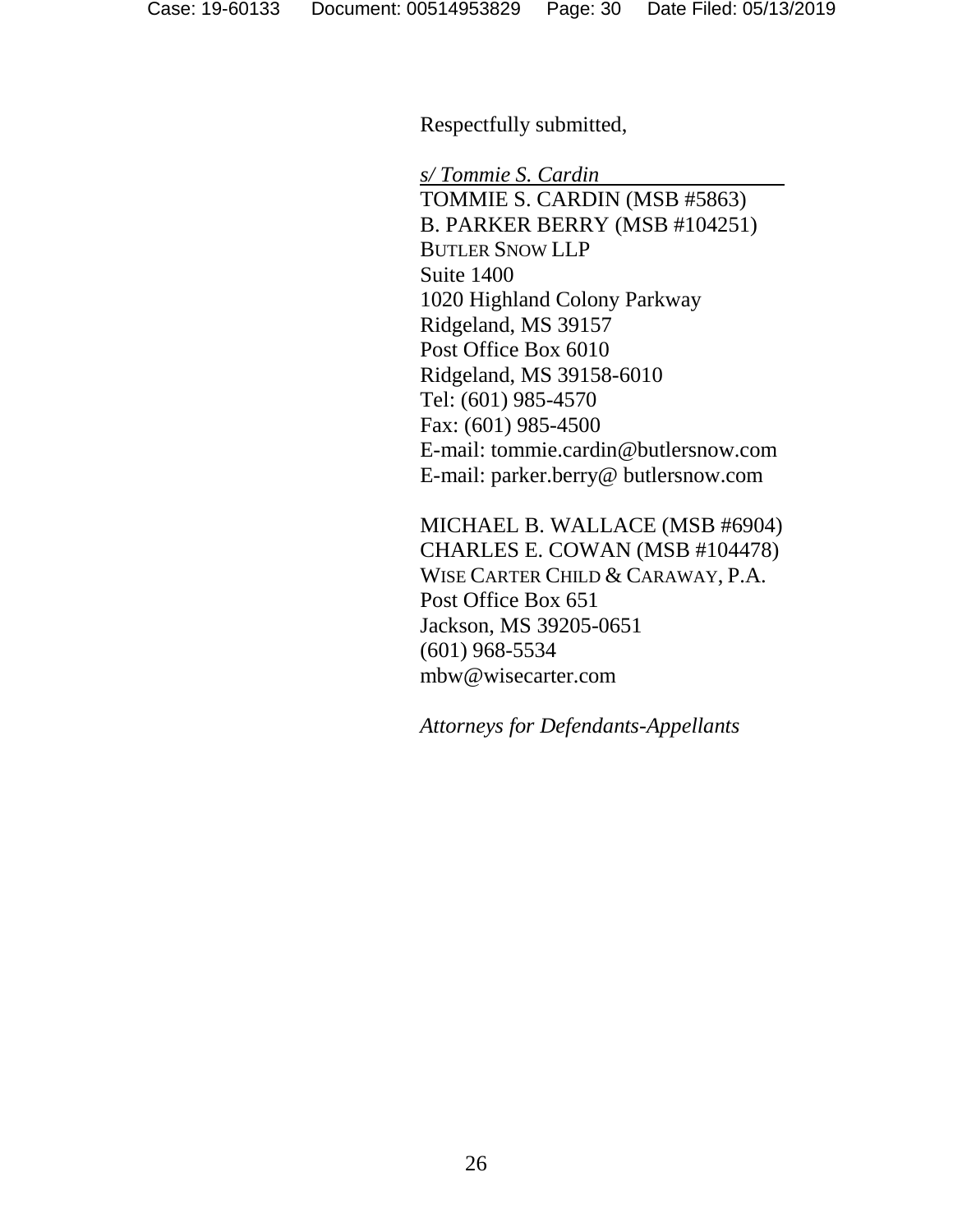# <span id="page-30-0"></span>**CERTIFICATE OF SERVICE**

I, Tommie S. Cardin, hereby certify that I electronically filed the foregoing with the Clerk of Court using the CM/ECF system which will automatically send email notification to all counsel of record.

This the 13th day of May, 2019.

*s/ Tommie S. Cardin*  TOMMIE S. CARDIN